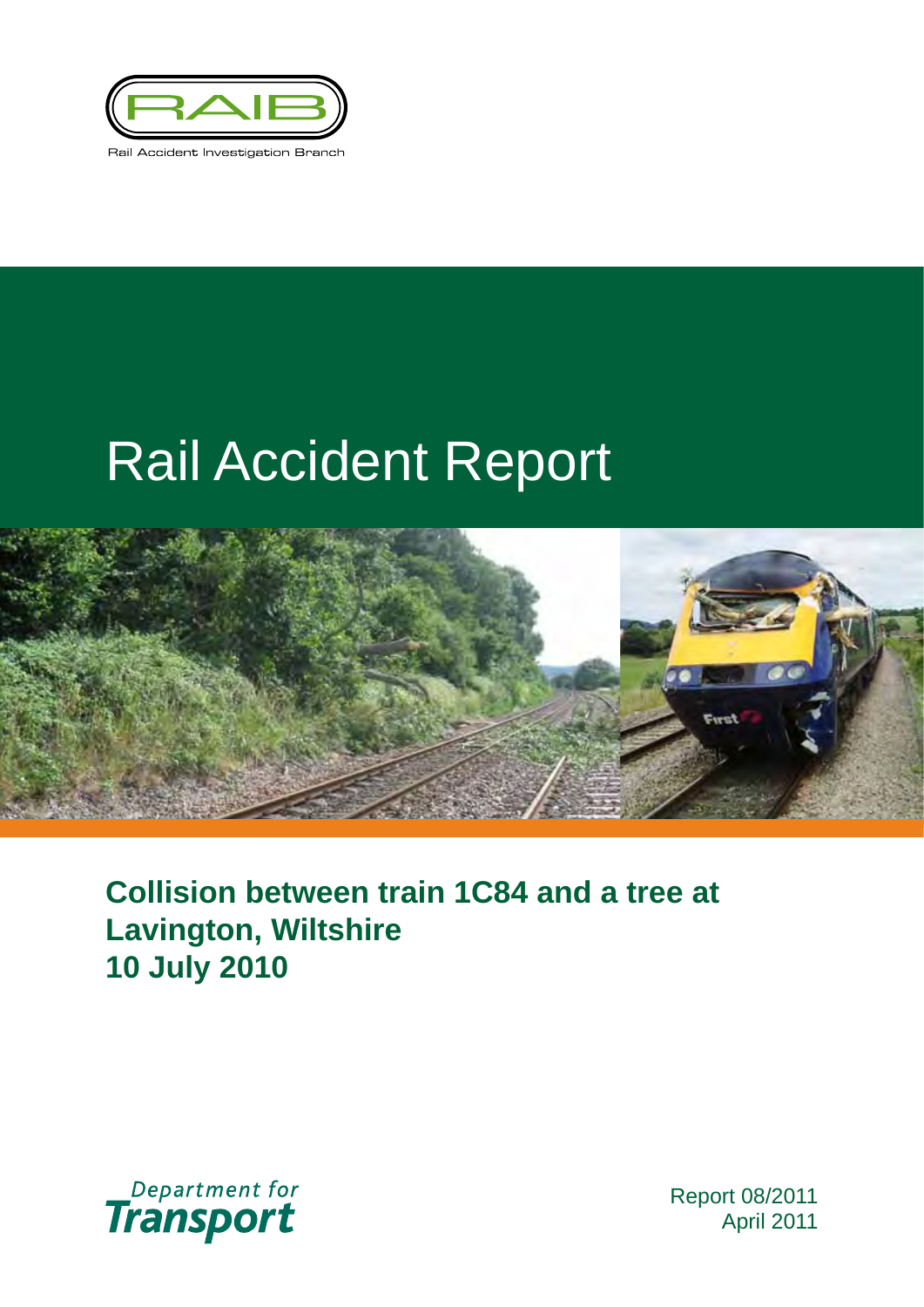This investigation was carried out in accordance with:

- the Railway Safety Directive 2004/49/EC;
- the Railways and Transport Safety Act 2003; and
- the Railways (Accident Investigation and Reporting) Regulations 2005.

#### © Crown copyright 2011

You may re-use this document/publication (not including departmental or agency logos) free of charge in any format or medium. You must re-use it accurately and not in a misleading context. The material must be acknowledged as Crown copyright and you must give the title of the source publication. Where we have identified any third party copyright material you will need to obtain permission from the copyright holders concerned. This document/publication is also available at www.raib.gov.uk.

Any enquiries about this publication should be sent to:

| RAIB            | Email: enquiries@raib.gov.uk |
|-----------------|------------------------------|
| The Wharf       | Telephone: 01332 253300      |
| Stores Road     | Fax: 01332 253301            |
| Derby UK        | Website: www.raib.gov.uk     |
| <b>DE21 4BA</b> |                              |

This report is published by the Rail Accident Investigation Branch, Department for Transport.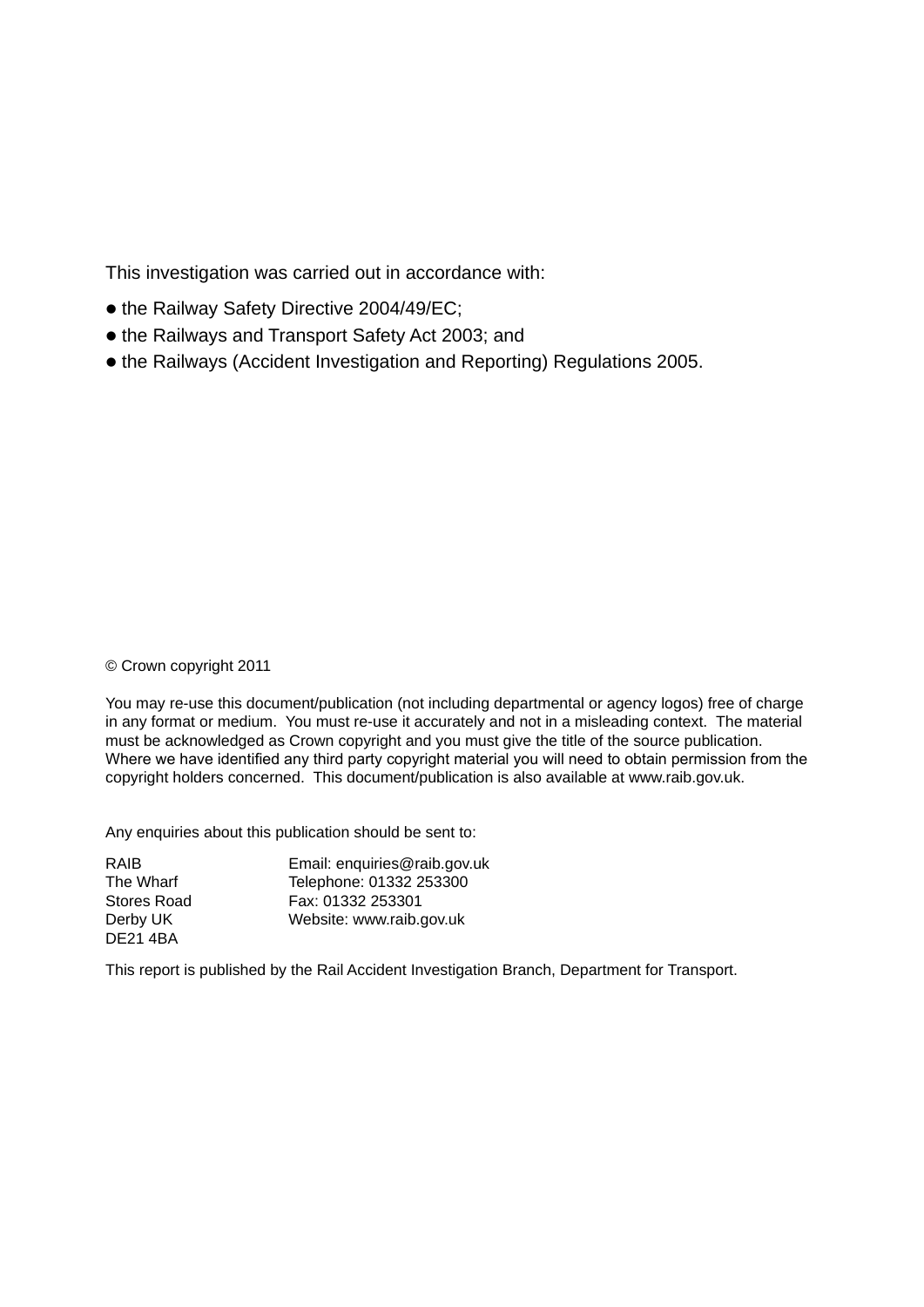# **Collision between train 1C84 and a tree at Lavington, Wiltshire, 10 July 2010**

### **Contents**

| <b>Summary</b>                                                           | 5  |
|--------------------------------------------------------------------------|----|
| <b>Preface</b>                                                           | 6  |
| <b>Key Definitions</b>                                                   | 6  |
| <b>The Accident</b>                                                      | 7  |
| Summary of the accident                                                  | 7  |
| Organisations involved                                                   | 7  |
| Location                                                                 | 8  |
| <b>External circumstances</b>                                            | 9  |
| The train involved                                                       | 9  |
| Staff involved                                                           | 9  |
| Events preceding the accident                                            | 9  |
| Events during the accident                                               | 10 |
| Events following the accident                                            | 11 |
| The Investigation                                                        | 13 |
| Sources of evidence                                                      | 13 |
| <b>Key facts and analysis</b>                                            | 14 |
| Identification of the immediate cause                                    | 14 |
| Identification of causal and contributory factors                        | 14 |
| Identification of underlying factors                                     | 16 |
| Previous occurrences of a similar character                              | 17 |
| Severity of consequences                                                 | 18 |
| <b>Observations</b>                                                      | 21 |
| <b>Summary of conclusions</b>                                            | 24 |
| Immediate cause                                                          | 24 |
| Causal factors                                                           | 24 |
| Contributory factors                                                     | 24 |
| <b>Underlying factors</b>                                                | 24 |
| Additional observations                                                  | 24 |
| Actions reported as already taken or in progress relevant to this report | 25 |
| Previous recommendations relevant to this investigation                  | 26 |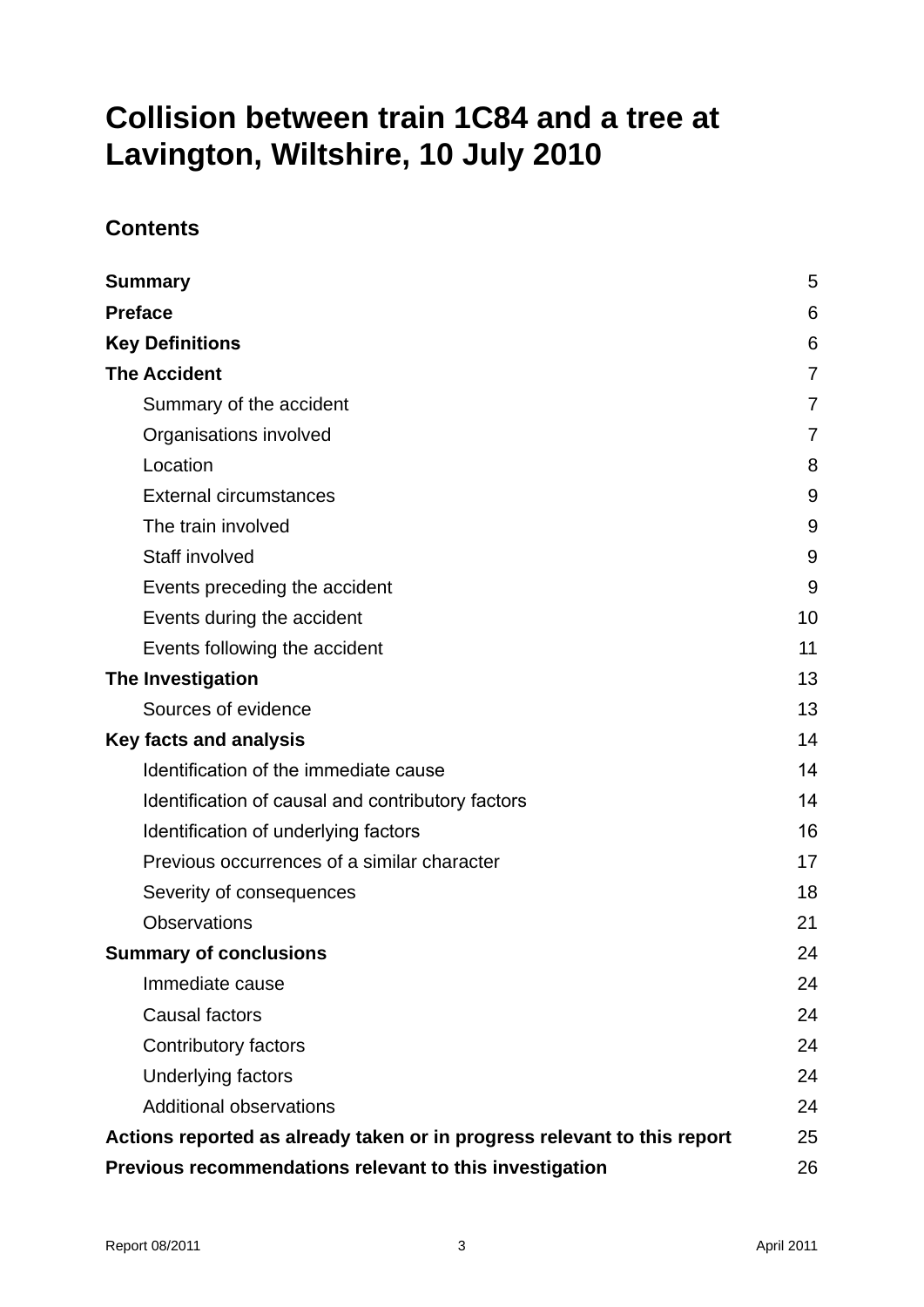| <b>Recommendations</b>                                                     | 28 |
|----------------------------------------------------------------------------|----|
| Recommendations to address causal, contributory and underlying factors     | 28 |
| Recommendations to address other matters observed during the investigation | 28 |
| <b>Appendices</b>                                                          | 30 |
| Appendix A - Glossary of abbreviations and acronyms                        | 30 |
| Appendix B - Glossary of terms                                             | 31 |
| Appendix C - Key standards current at the time                             | 33 |
| Appendix D - Extract from Network Rail's tree survey remit                 | 34 |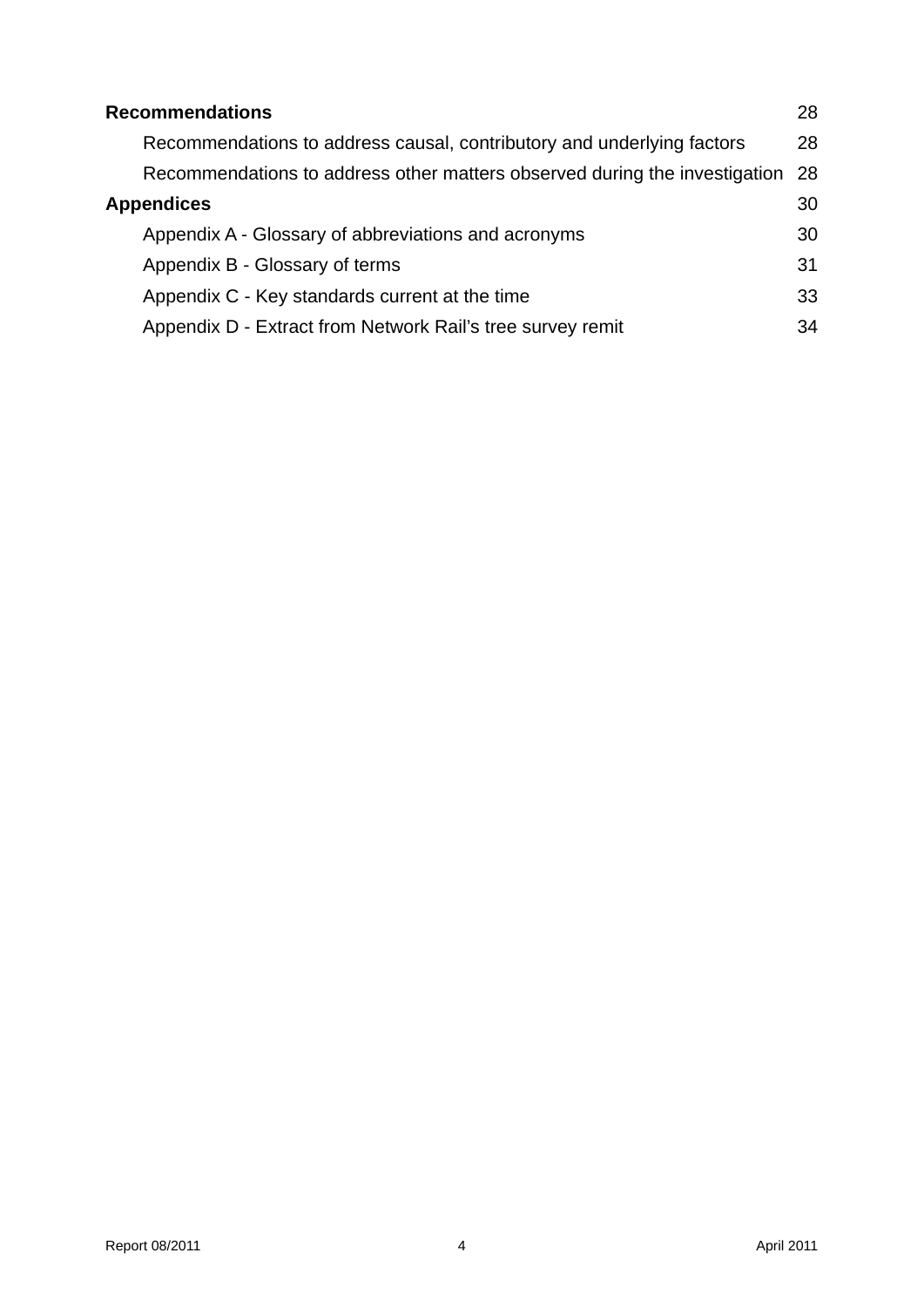# **Summary**

At around 14:09 hrs on Saturday 10 July 2010, the 13:06 hrs First Great Western service from Paddington to Penzance collided with a tree which had fallen from adjacent land at Lavington, Wiltshire. The train was travelling at about 90 mph (145 km/h) at the time the collision occurred and the leading cab was extensively damaged. The train was disabled by the collision and was subsequently hauled to Westbury station, arriving at 19:03 hrs.

The driver sustained minor injuries, but no-one else was injured.

The RAIB has made four recommendations. Two recommendations have been made to Network Rail concerning the evaluation of risk from trees on adjacent land and communicating with landowners. A further recommendation has been made to Network Rail regarding the actions of signallers when undertaking safety-critical communications. One recommendation has been made to First Great Western regarding their policy on the use of mobile telephones by traincrew.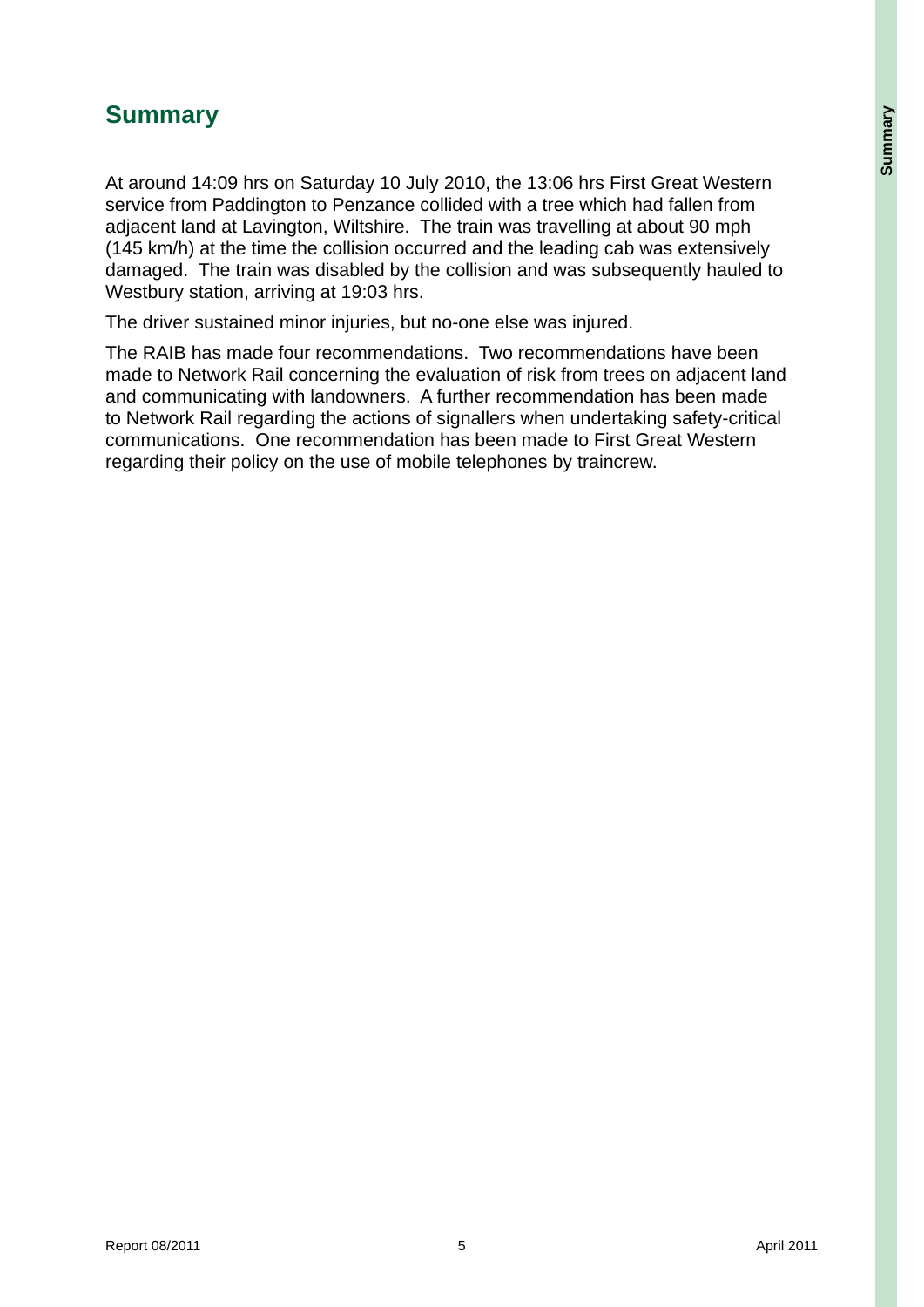# **Preface**

- 1 The sole purpose of a Rail Accident Investigation Branch (RAIB) investigation is to prevent future accidents and incidents and improve railway safety.
- 2 The RAIB does not establish blame, liability or carry out prosecutions.

# **Key Definitions**

- 3 All dimensions and speeds in this report are given in metric units, except speed and locations on Network Rail, which are given in imperial dimensions, in accordance with normal railway practice. In this case the equivalent metric value is also given.
- 4 Mileages are measured from London Paddington.
- 5 The terms 'up' and 'down' in this report are relative to the direction of travel; the down line runs from Reading to Taunton.
- 6 The report contains abbreviations and technical terms (shown in *italics* the first time they appear in the report). These are explained in appendices A and B.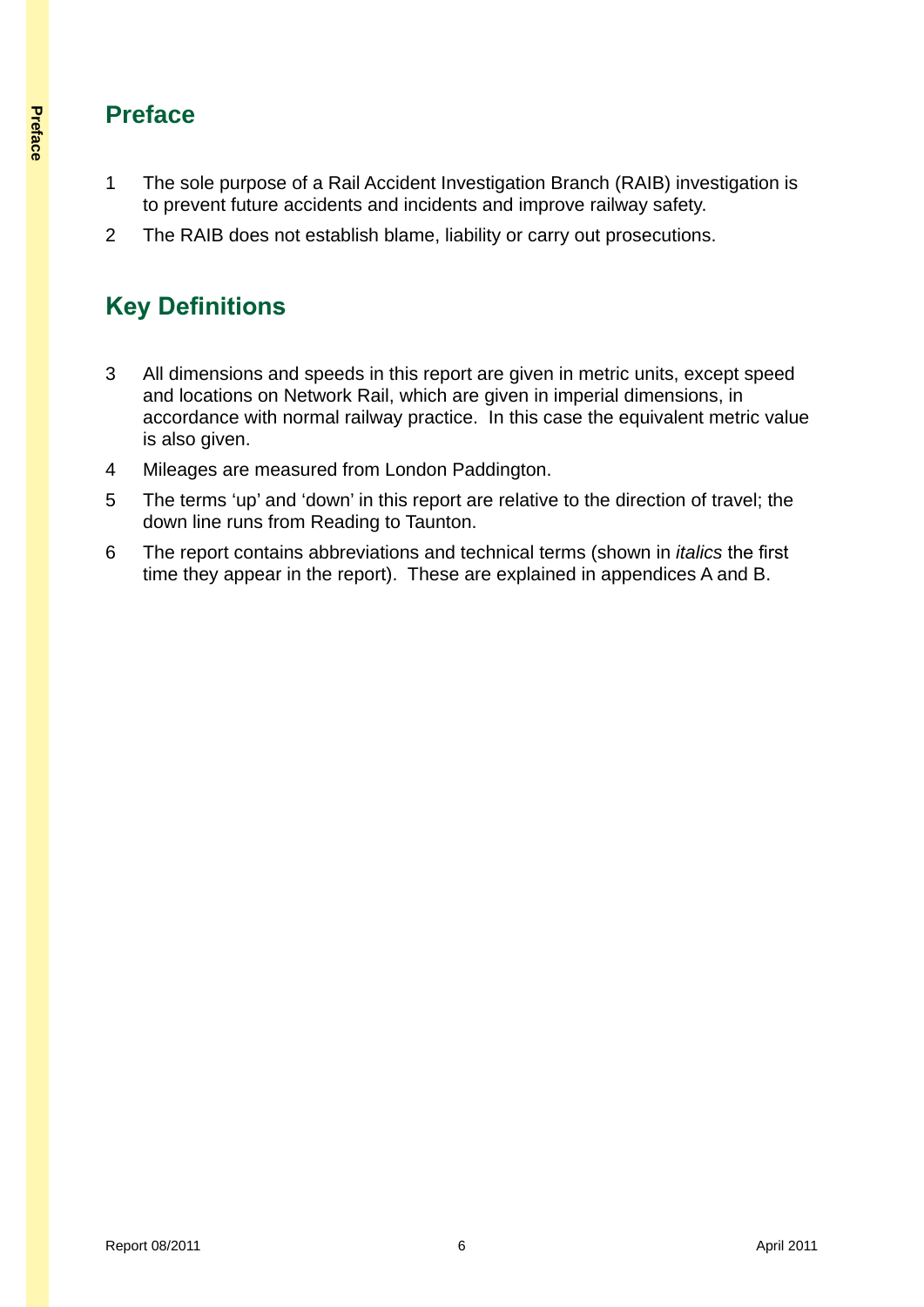# **The Accident**

### **Summary of the accident**

7 At 14:09 hrs on Saturday 10 July 2010, the 13:06 hrs First Great Western (FGW) service from Paddington to Penzance (train reporting number 1C84) was approaching the Lavington area on the Down Westbury line at about 92 mph (148 km/h). On rounding a curve, the driver saw that the line was obstructed by a fallen tree. He applied the emergency brake but the train collided with the tree at about 90 mph (145 km/h).



*Figure 1: Extract from Ordnance Survey map showing location of the accident*

- 8 The train involved was a High Speed Train (HST)**<sup>1</sup>** , which did not derail and came to a stand on an embankment approximately 1 km from the point of collision. The location where the accident occurred is shown in figure 1.
- 9 The leading cab of the HST was extensively damaged and the train was disabled by the collision. The train was subsequently hauled to Westbury station, arriving at 19:03 hrs, where the passengers (approximately 200 in number) were provided with a replacement train to continue their journey.
- 10 The driver sustained minor injuries in the collision; he was later taken to hospital for examination and released the same day. No-one else was injured.

# **Organisations involved**

11 Network Rail owns and maintains the track and infrastructure, including trees within the railway boundary. It employs the signallers and control centre staff.

**<sup>1</sup>** Also known as an InterCity 125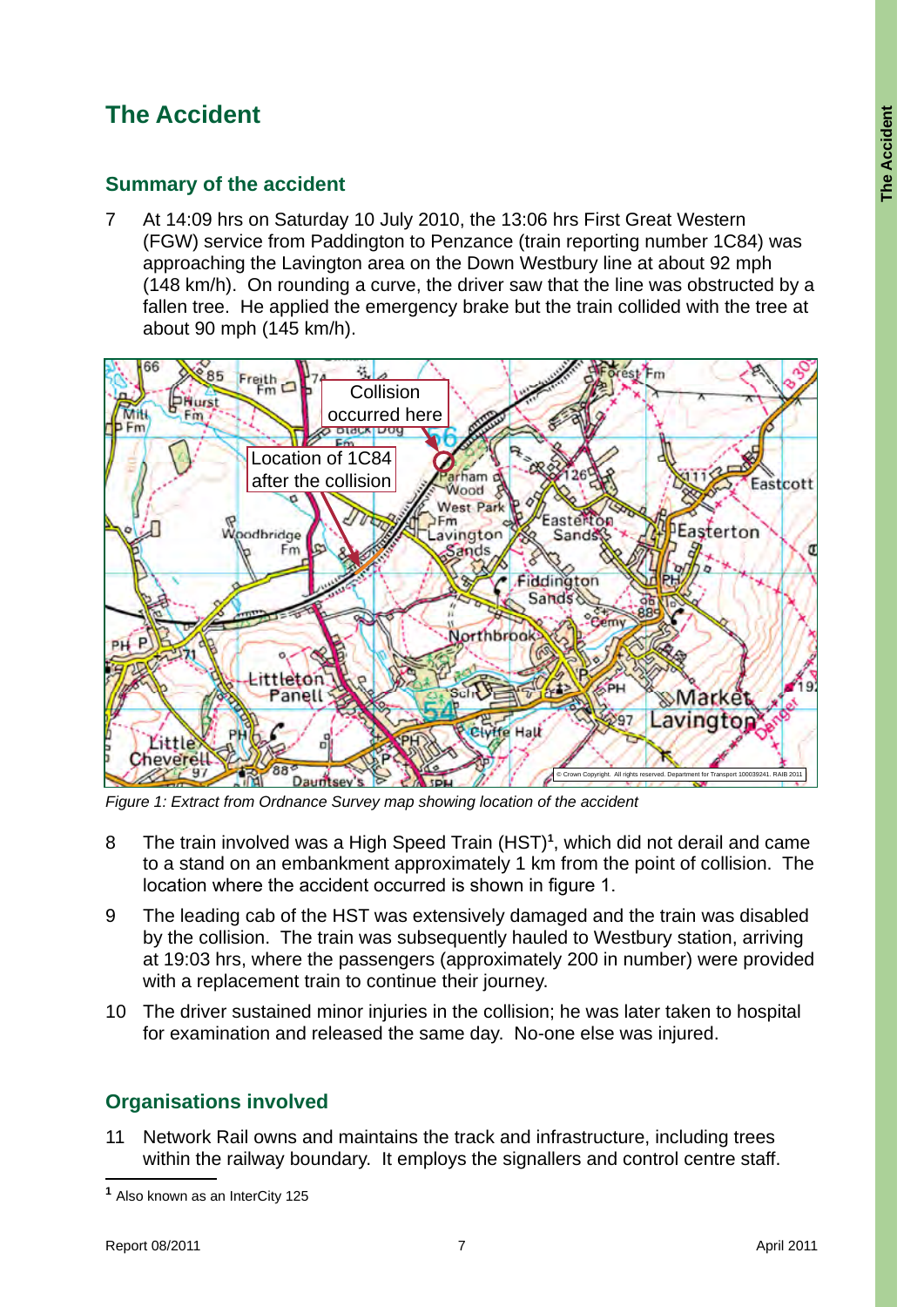- 12 FGW operated train 1C84 and employs the traincrew and FGW control centre staff.
- 13 The land adjacent to the railway, from which the tree involved in the collision had fallen, is a privately owned farm.
- 14 All parties freely co-operated with the investigation.

### **Location**

15 The collision occurred on the Down Westbury line, between Reading and Taunton, 85 miles and 77 chains<sup>2</sup> from London Paddington. The tree fell from an area of woodland adjacent to the railway, known as Parham Wood. The front of the train came to a stand at about 86 miles and 46 chains, a few metres from the eastern end of Lavington viaduct (figure 2).



16 After the collision, the train came to a stand *beyond* signal number DW86, within the associated *signal overlap*. This was about three miles east of the boundary between the areas controlled by the Thames Valley signalling centre (TVSC) and Westbury signal box, ie it was still in the area controlled by TVSC (figure 3).



*Figure 3: Overview of area showing location of train 1C84 and the signal box boundary*

**<sup>2</sup>** There are 80 chains in a mile.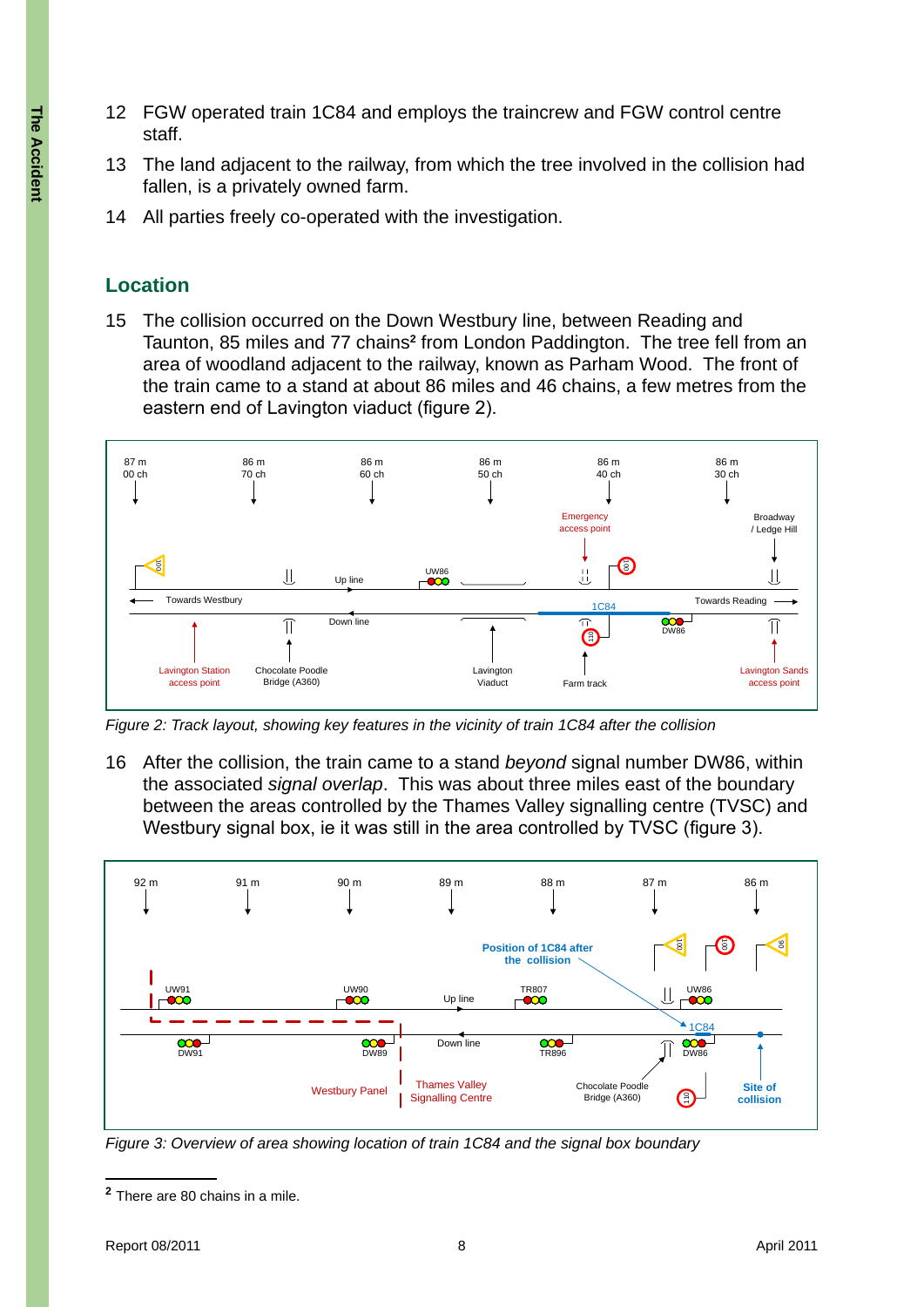- 17 The nearest *access point* was at Lavington Sands bridge, approximately 200 m from the rear of the train (figure 2). An alternative access point was at the former Lavington station, approximately 600 m from the front of the train and beyond both Lavington viaduct and 'Chocolate Poodle Bridge'.**<sup>3</sup>**
- 18 The Lavington Sands access point is about 10½ miles (17 km) from Westbury station and 54 miles (88 km) from Reading station by road.

#### **External circumstances**

- 19 The weather was dry and sunny with a light wind.
- 20 The RAIB believes the external circumstances affected neither the cause nor the consequences of the accident.

### **The train involved**

- 21 The train involved in the collision was HST set LA06, with power car 43041 leading, eight passenger coaches and power car 43135 trailing.
- 22 The RAIB has found no evidence to link the condition of the train, or the way it was driven, to the accident.

### **Staff involved**

- 23 The key members of Network Rail staff involved were:
	- $\bullet$  TVSC workstation 4 signaller 'signaller A';
	- TVSC signaller (meal relief) 'signaller B';
	- Westbury signaller; and
	- Route control manager, located at Swindon.
- 24 The key members of FGW staff involved were:
	- Driver of train 1C84 (referred to in this report as 'the driver');
	- l On-duty driver travelling as a passenger on train 1C84 (referred to in the report as the 'assisting driver');
	- **Train manager; and**
	- Senior controller, located at Swindon.

#### **Events preceding the accident**

25 The last trains to pass the site before the collision on 10 July 2010 were train 1A81 (in the up direction) at about 12:37 hrs and train 1C83 (in the down direction) at about 13:51 hrs.

**<sup>3</sup>** The bridge over the A360 is unofficially known as 'Chocolate Poodle Bridge', named after a public house which has now closed.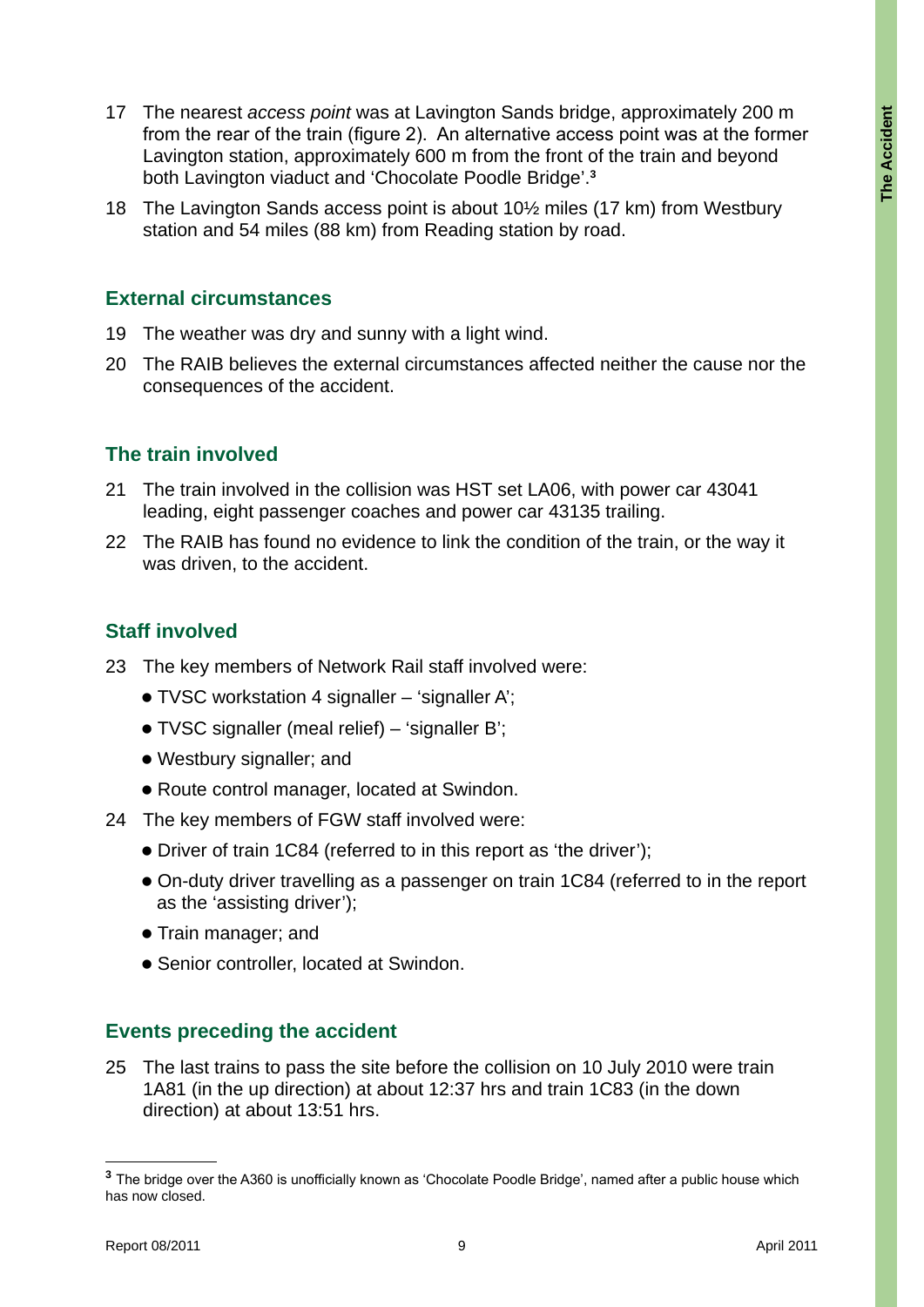- 26 Sometime between the passage of train 1C83 and 14:09 hrs, a common ash tree (*fraxinus excelsior*) fell across the boundary fence from woodland within farm property adjoining the railway. The tree is estimated to have been about 27 m tall and to have stood 17 m from the railway (10 m from the boundary fence). It fell across both running lines from the south (down) side.
- 27 Train 1C84 approached the area at around 14:09 hrs. Having slowed for the 90 mph (145 km/h) speed restriction which exists between the 85 and 85½ mileposts, the driver passed the 85½ milepost and started to accelerate towards the limit of 100 mph (161 km/h) which exists from there to the 86½ milepost.

#### **Events during the accident**

28 The tree had fallen across the line at 85 miles and 77 chains, and was obscured from the driver of train 1C84 by a left-hand curve (figure 4). The RAIB estimates that the tree might have been visible to the driver for five to six seconds before the collision occurred. The driver immediately applied the emergency brake using the brake control handle; this was recorded by the *on train data recorder* (OTDR) two to three seconds before the collision, which happened at 14:09:22 hrs.



*Figure 4: View of the fallen tree after the collision, looking towards London*

- 29 The upper branches of the tree were struck by the cab of the leading power car and entered it through the windscreen. The left-hand half of the windscreen and the upper portion of the windscreen pillar bore the brunt of the impact.
- 30 The main control circuit breaker of the leading power car was tripped as a result of collision damage to the driver's desk. This resulted in a loss of electrical supply to both the *National Radio Network* (NRN) radio and the *wheel slide prevention (WSP)* system, as well as other systems on the train, including the OTDR on the leading power car.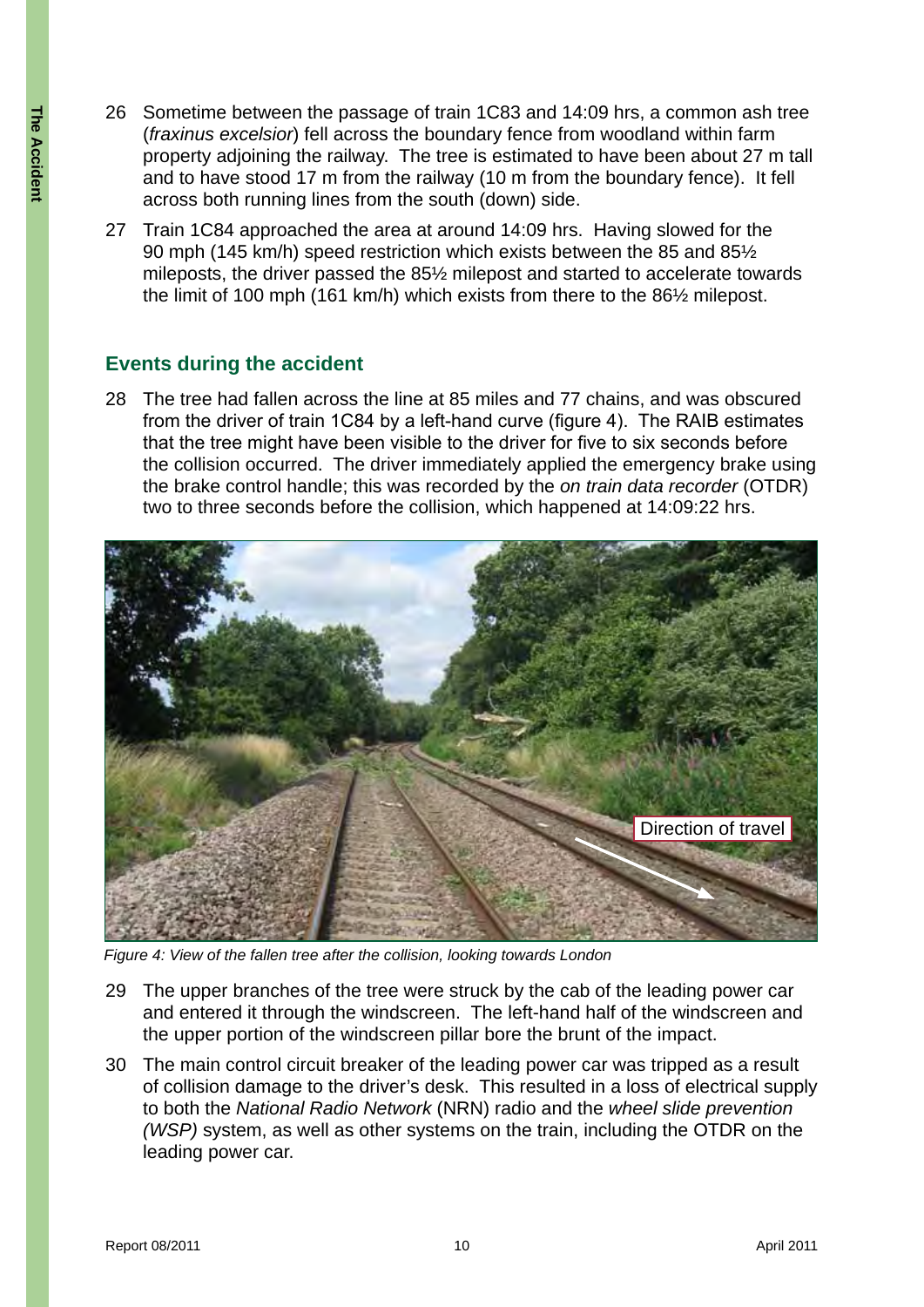- 31 Data from the OTDR on the trailing power car indicates that both of the recorded axles on this vehicle stopped rotating within 9 seconds of the collision. Damage to the wheels indicates that they all started to slide after the collision (paragraph 68). The RAIB estimates that the overall average braking rate was 7.9% g from the time that the emergency brake was applied**<sup>4</sup>** . Since HSTs were originally specified to deliver a 9% g braking rate, the actual braking rate achieved indicates that the loss of WSP and the subsequent wheel slide had a minimal effect on braking performance.
- 32 The train did not derail and subsequently travelled for about 1 km before coming to rest, which the RAIB estimates to have been at 14:10:11 hrs, assuming a constant rate of deceleration.

### **Events following the accident**

- 33 Once the train came to a stand, the driver had to push the windscreen away from him in order to extricate himself from the wreckage in the cab. He was unable to reach the NRN radio to contact the signaller because it was obstructed by debris (it was not operational in any case, paragraph 30).
- 34 The train manager alighted from the train and applied a *track circuit operating clip* to the adjacent up line two minutes after the train came to a stand. Confirmation of this action was provided by the Control Centre of the Future (CCF) display, used by control centre staff, which shows signal TR807 reverting to danger at 14:12:16 hrs. The signaller cancelled the route from this signal 2½ minutes later, having observed that the track circuit on the up line was showing occupied, and maintained the signal at danger. The 09:55 hrs Penzance to Paddington service, train 1A83, which had been due to pass Lavington in the up direction at about 14:12 hrs, had been delayed by an earlier track circuit failure and was subsequently diverted.
- 35 Meanwhile, the assisting driver had alighted from the train and agreed with the driver that he would carry out *protection duties* (protection of the up line was necessary in case parts of the fallen tree were obstructing it). They also agreed that the driver would telephone the signaller. The driver contacted the Westbury signaller using his mobile telephone 5½ minutes after the train came to a stand. The driver knew that TVSC was the controlling signal box, but did not have the telephone number for TVSC stored on his telephone. He advised the Westbury signaller that his train had collided with a tree; he did not state that it was an emergency call.
- 36 The assisting driver walked past the *signal post telephone* on signal number UW86 on his way to apply *detonators* to the up line just beyond the 87½ milepost**<sup>5</sup>** . The assisting driver telephoned FGW Control in Swindon 4½ minutes after the train stopped using his mobile telephone; he stated that it was an emergency call. This conversation was overheard by Network Rail's route control manager, who relayed details of the emergency call to the controlling signaller at TVSC (signaller A) 6½ minutes after the train had come to a stand.

**<sup>4</sup>** As the collision happened on a falling gradient of 1:222, this is equivalent to 8.4% g on level track.

**<sup>5</sup>** The application of detonators forms part of the emergency protection required by Rule Book Module M1 if the signaller cannot provide signal protection or if the driver has not been able to contact the signaller directly.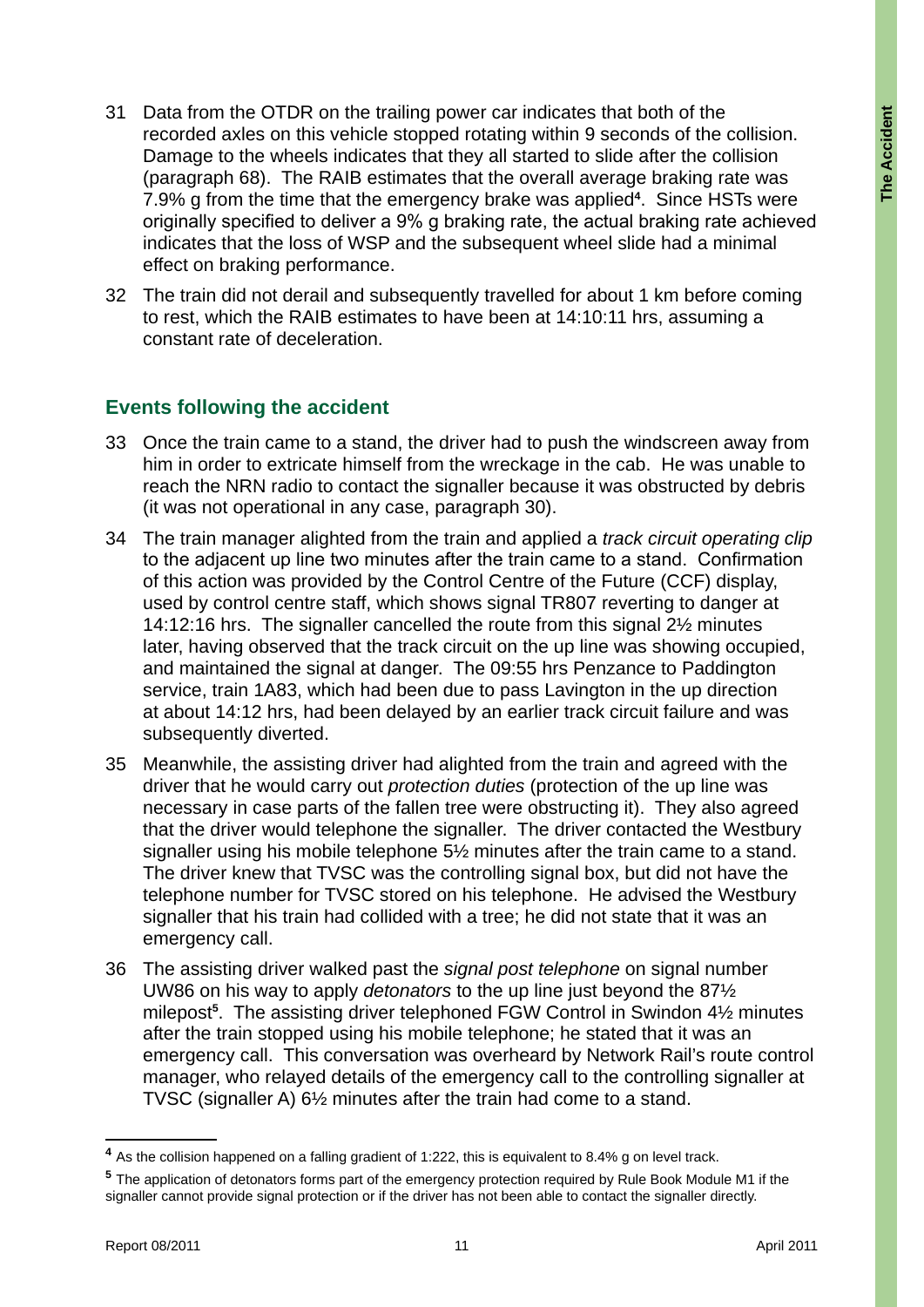- 37 The train manager observed smoke coming from underneath the leading passenger coach. He used a fire extinguisher to extinguish some smouldering draught excluder material. This may have been caused by sparks resulting from the sliding contact between the wheels and the rails.
- 38 The first direct communication between the traincrew and the controlling signal box occurred 26 minutes after the collision, when signaller A telephoned the assisting driver.
- 39 Conflicting information was given about the location of the train after it had stopped; this involved numerous conversations between the traincrew, both signalling centres and the control centre in Swindon.
- 40 A rescue locomotive was despatched from Westbury and coupled to the damaged HST at about 17:15 hrs. The train was hauled to Westbury, arriving at 19:03 hrs, where the passengers (approximately 200 in number) were able to alight and join a replacement train.
- 41 It therefore took nearly five hours from the time of the collision until passengers were able to leave the train at Westbury, which is about 9 miles (14½ km) away by rail.
- 42 During this period:
	- a. Control centre staff were reluctant to carry out an evacuation of the train on site. The train manager reported to FGW control that conditions on the train were comfortable: the air conditioning was working (powered from the rear power car) and there was a well-stocked buffet.
	- b. FGW sent some technical riding inspectors (colloquially known as 'fitters') to inspect the damage to the train and make it fit to be moved. Two fitters came by taxi from Reading (54 miles / 88 km away), and arrived at the site about two hours after the collision.
	- c. Meanwhile, the assisting driver and FGW's on-call manager carried out an inspection of the train. After a detailed assessment and consideration of different options for moving the train, they decided that it had been too badly damaged to be able to travel under its own power.
	- d. A rescue locomotive was requested at 15:31 hrs and arrived at the front of train 1C84 about 90 minutes later, having travelled at slow speed in the *wrong direction* from Westbury. A third fitter was brought to site from Westbury on the rescue locomotive, and arrived about one hour after the first two.
	- e. The locomotive was attached to the train using an emergency coupler.
	- f. Once the rescue locomotive had been attached to the front of the damaged HST, the severe wheel flats meant that speed was limited to 10 mph (16 km/h) for the journey to Westbury to minimise further damage to the train or track.
- 43 Throughout this period, witnesses indicate that the train manager communicated effectively with the passengers, ensuring that they were aware of steps being taken to get the train moved.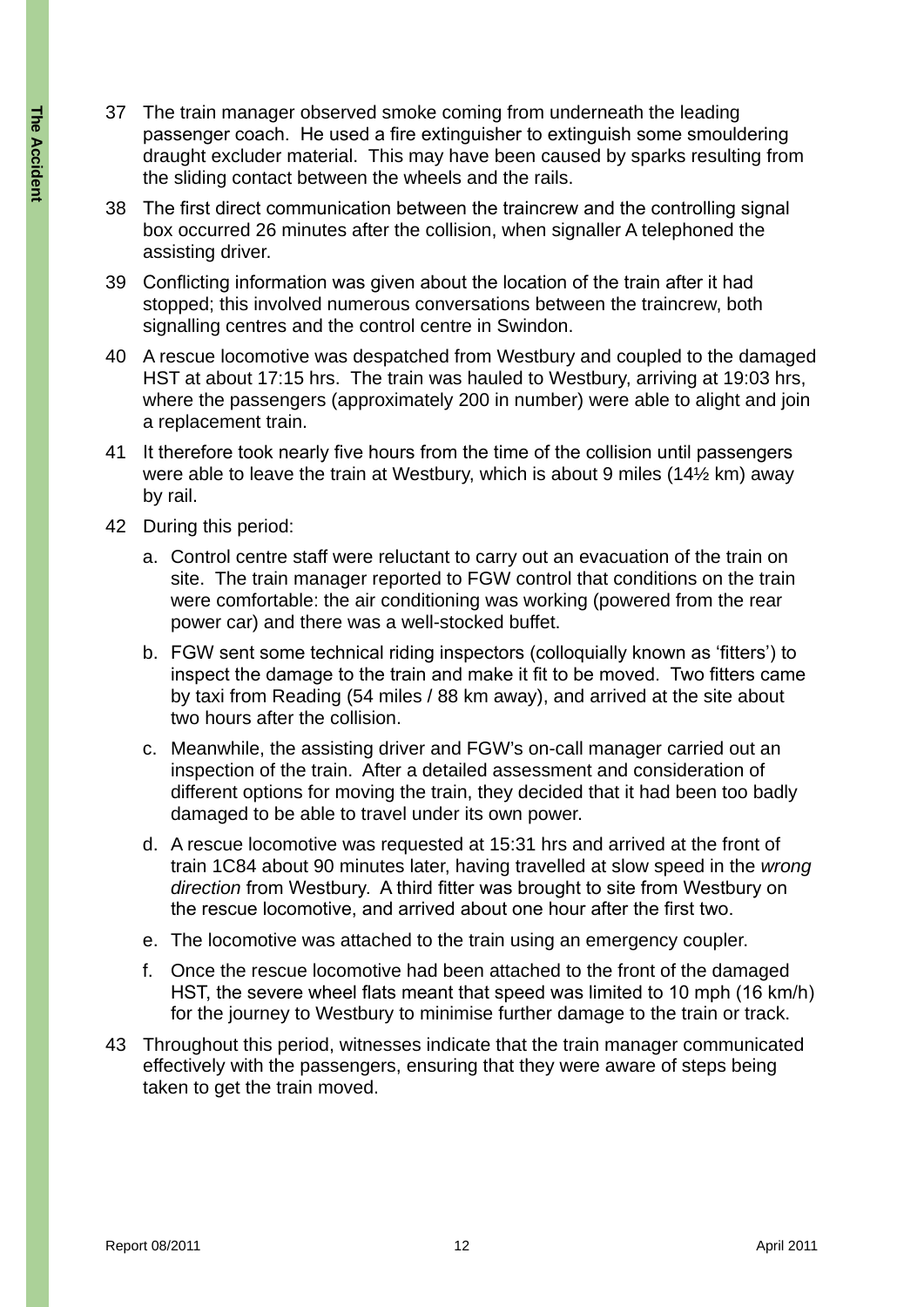# **The Investigation**

### **Sources of evidence**

- 44 The following sources of evidence were used:
	- witness statements;
	- the train's OTDR data;
	- site photographs;
	- control centre / signal box voice recordings
	- video recordings of the route
	- $\bullet$  track plans
	- $\bullet$  arboricultural reports
	- $\bullet$  historic data on incidents involving trees
	- Railway Group, Network Rail and FGW standards & procedures; and
	- a review of previous RAIB investigations that had relevance to this accident.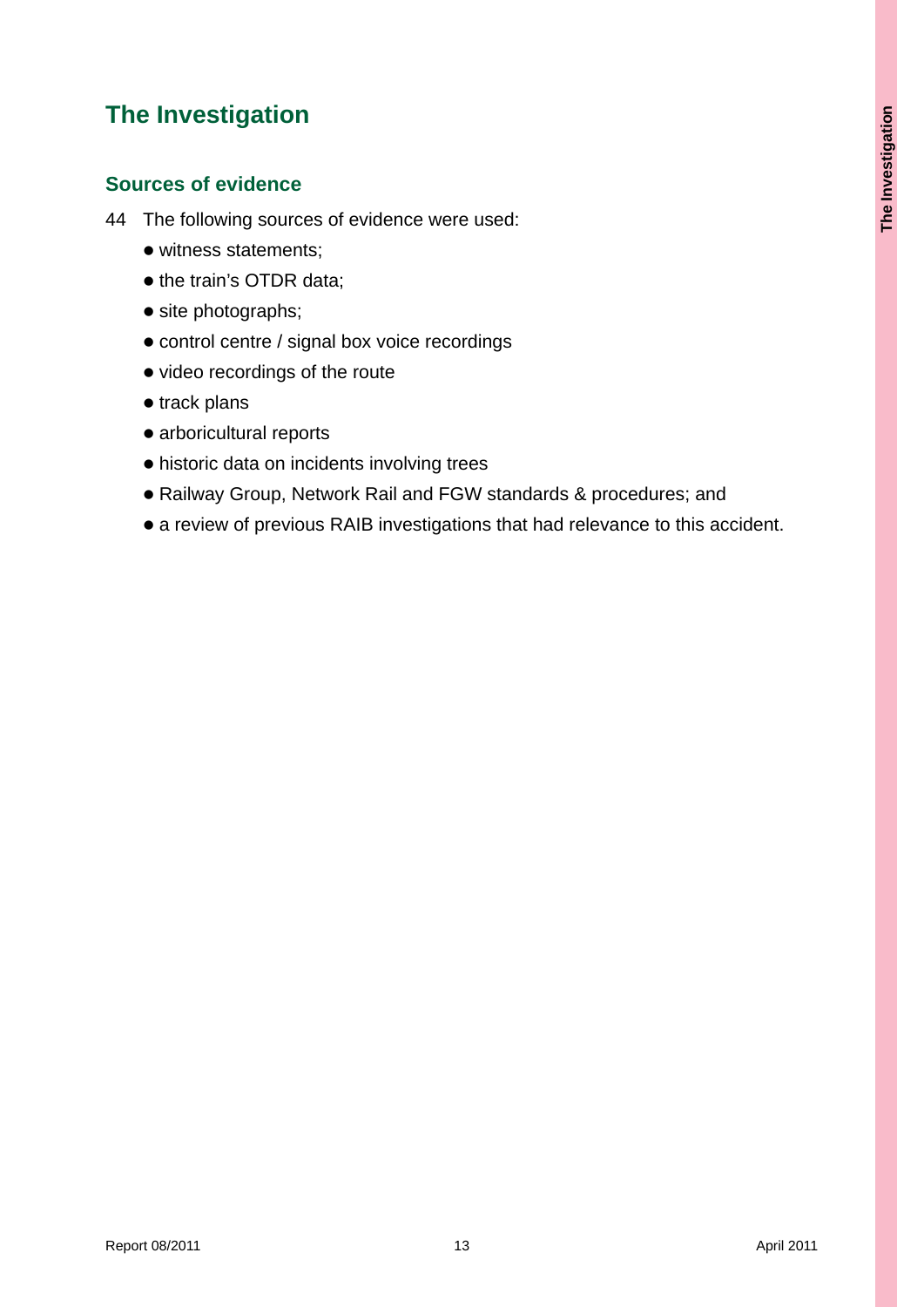# **Key facts and analysis**

### **Identification of the immediate cause<sup>6</sup>**

- 45 **The immediate cause of the accident was that the line was obstructed by a fallen tree and the driver of the train had insufficient warning of the obstruction to enable him to stop his train before the collision occurred.**
- 46 The tree had fallen across both up and down lines. Due to the speed of the train and the curvature of the line, the driver had only a few seconds warning of the obstruction and was unable to stop the train before colliding with the tree.

## **Identification of causal<sup>7</sup> and contributory factors8**

#### The unidentified dangerous condition of the tree

- 47 **Prior to the accident the tree was in a dangerous condition but, as this had not been identified, no action had been taken to remove it before it fell. This was a causal factor in this accident.**
- 48 A specialist, who reported on the condition of the tree after it had fallen, stated that in his opinion, "the severely deteriorating condition of the subject tree's lower stem would have been readily identifiable on inspection from close at hand (certainly up to 3 m away) for several years prior to its collapse" and that "the decay was seated substantially on the far side of the stem base relative to the railway" (figure 5).
- 49 If the dangerous condition of the tree had been identified, the risk it presented to the railway might have been apparent and steps could have been taken to fell it in a controlled way.

#### The landowner's awareness of the risk to the railway

- 50 **The landowner was not conscious of the risk that trees on his land could present to the railway. This was a contributory factor.**
- 51 The ownership of Parham Wood has been unchanged since 1971. While the landowner was aware that the railway was located beyond the wood, there is no evidence to indicate that he had considered whether the trees on his land might pose a risk to the railway.

**<sup>6</sup>** The condition, event or behaviour that directly resulted in the occurrence.

**<sup>7</sup>** Any condition, event or behaviour that was necessary for the occurrence. Avoiding or eliminating any one of these factors would have prevented it happening.

**<sup>8</sup>** Any condition, event or behaviour that affected or sustained the occurrence, or exacerbated the outcome. Eliminating one or more of these factors would not have prevented the occurrence but their presence made it more likely, or changed the outcome.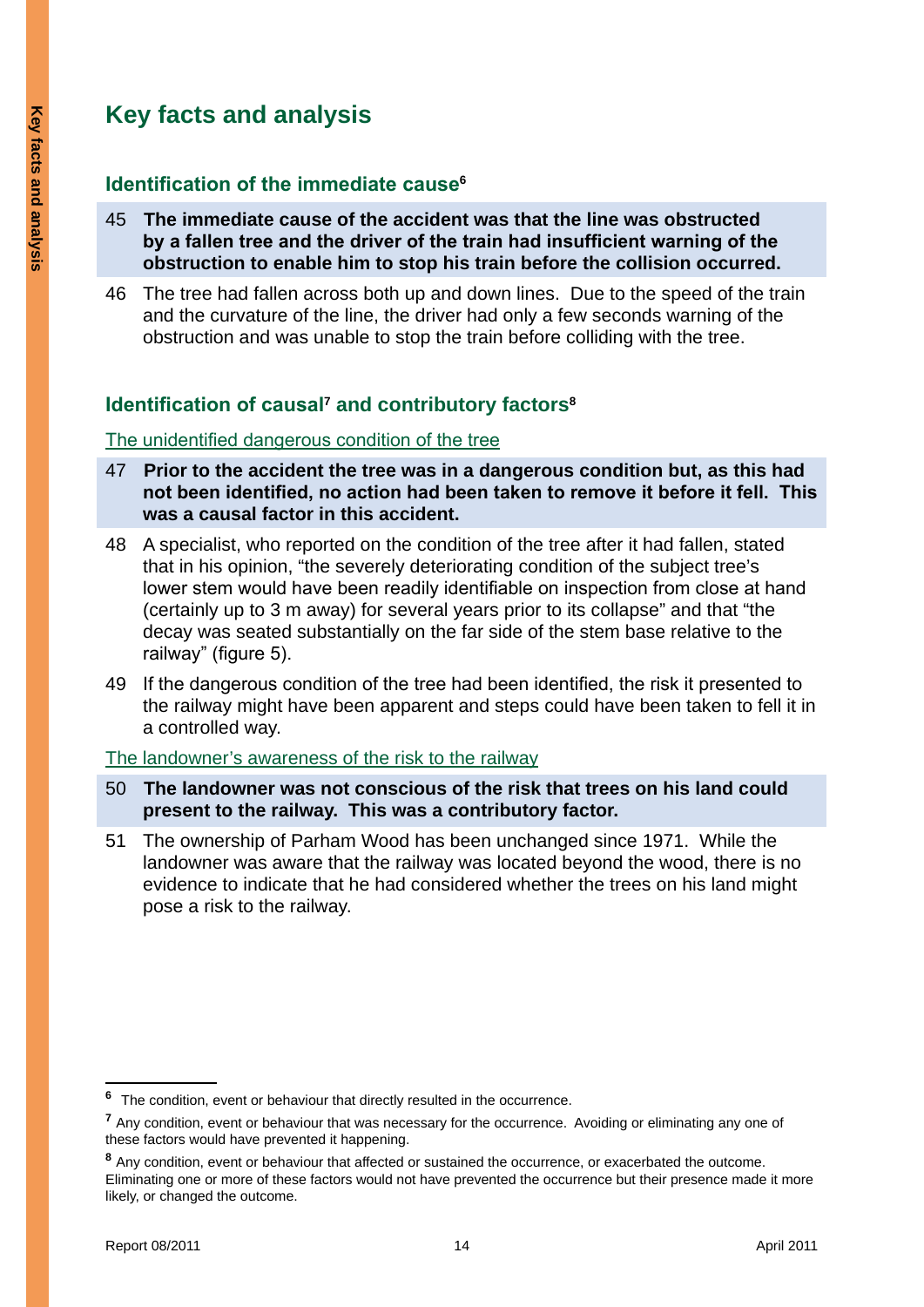52 There are earlier remains which show that some branches and/or trees had fallen across the boundary fence since 1971, possibly in both directions (ie from the railway side of the fence as well as from the adjacent wood). Previous incidents involving trees at the boundary in this location may have been managed by railway maintenance staff, possibly without discussion with the landowner; the RAIB understands that this approach is common practice. However, the RAIB has been unable to establish what action was taken by any party in relation to these previous incidents at Parham Wood. Historically, local maintenance teams have been responsible for managing lineside trees. The local track section manager has worked in this area since 1976; he has had no experience of any similar incident with trees in that time.



*Figure 5: Base of the fallen tree, looking towards the railway*

53 After the accident, members of Network Rail's off-track team visited Parham Wood and marked up about 30 trees which they considered might present a risk to the railway, and recommended that the landowner should obtain specialist advice. He arranged for 5 trees to be felled within a few days, and then engaged a specialist who inspected the trees along the railway boundary, including the remaining trees which had been marked up by Network Rail. The specialist recommended felling 17 trees within 6 months and another 9 trees within 18 months**<sup>9</sup>** .

**<sup>9</sup>** Not all of these 26 trees were included in the 30 that had been marked up by Network Rail staff.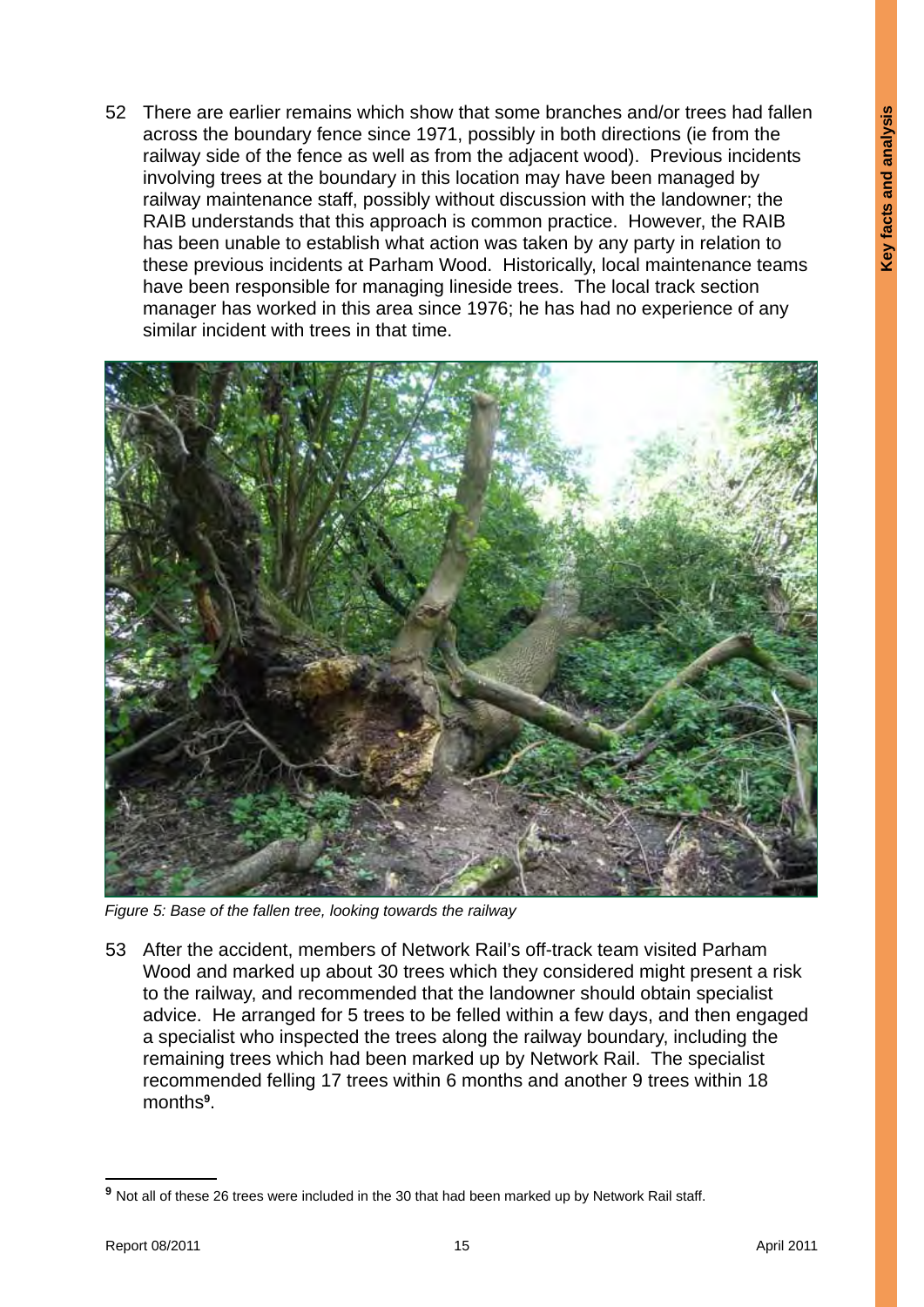### **Identification of underlying factors<sup>10</sup>**

#### Network Rail's process for inspecting trees

- 54 **Network Rail's process for the inspection of lineside trees was unlikely to have identified the condition of this tree. Network Rail cannot effectively inspect such trees without entering its neighbours' land and cannot enter its neighbours' land without their permission. This was an underlying factor.**
- 55 Network Rail has a significant population of trees on its land. Apart from the issues associated with leaf-fall, these trees present a risk to both railway neighbours and the operational railway. In consequence, Network Rail has commissioned a national survey of trees on its land, and has developed a risk assessment process for potentially *dangerous trees***<sup>11</sup>**. The survey started in February 2009 and is due to be completed in March 2011. Network Rail is currently planning to repeat the survey on a rolling five-yearly basis.
- 56 The risk assessment process now used by Network Rail is referred to in Network Rail standard NR/L2/TRK/5201 *Management of lineside vegetation*. The process is detailed in TEF/3077 *Tree Hazard: Risk Evaluation and Treatment System*, which quantifies risk to both railway and non-railway *targets*. For railway targets, the assessment is weighted to take account of linespeed, multiple lines and the presence of switches & crossings or significant trackside structures.
- 57 The responsibility for the safety of trees on land adjoining the railway lies with the landowner and Network Rail has no powers to inspect trees on neighbours' land. However, the remit for the national tree survey (see appendix D) does require surveyors to record any 'third party tree of concern when observed during visual assessment'; such trees may also require short-term risk mitigation such as the lopping of branches or stabilisation.
- 58 Where a tree on a neighbour's land is identified as potentially dangerous, standard NR/L2/TRK/5201 requires that steps should be taken to inform the owner using a template letter. This draws the landowner's attention to the risk to the railway, and to their liability for any damage that the tree causes; it also encourages the landowner to obtain specialist advice and to notify their insurers.
- 59 Since the Lavington accident, Network Rail has developed a protocol which defines the actions to be taken for a dangerous third party tree, depending on its categorisation using the TEF/3077 scoring system. In the highest category, the actions include immediate protection of the line and the steps necessary to remove the tree.

**<sup>10</sup>** Any factors associated with the overall management systems, organisational arrangements or the regulatory structure.

**<sup>11</sup>** See appendix B for definition, taken from NR/L2/TRK/5201.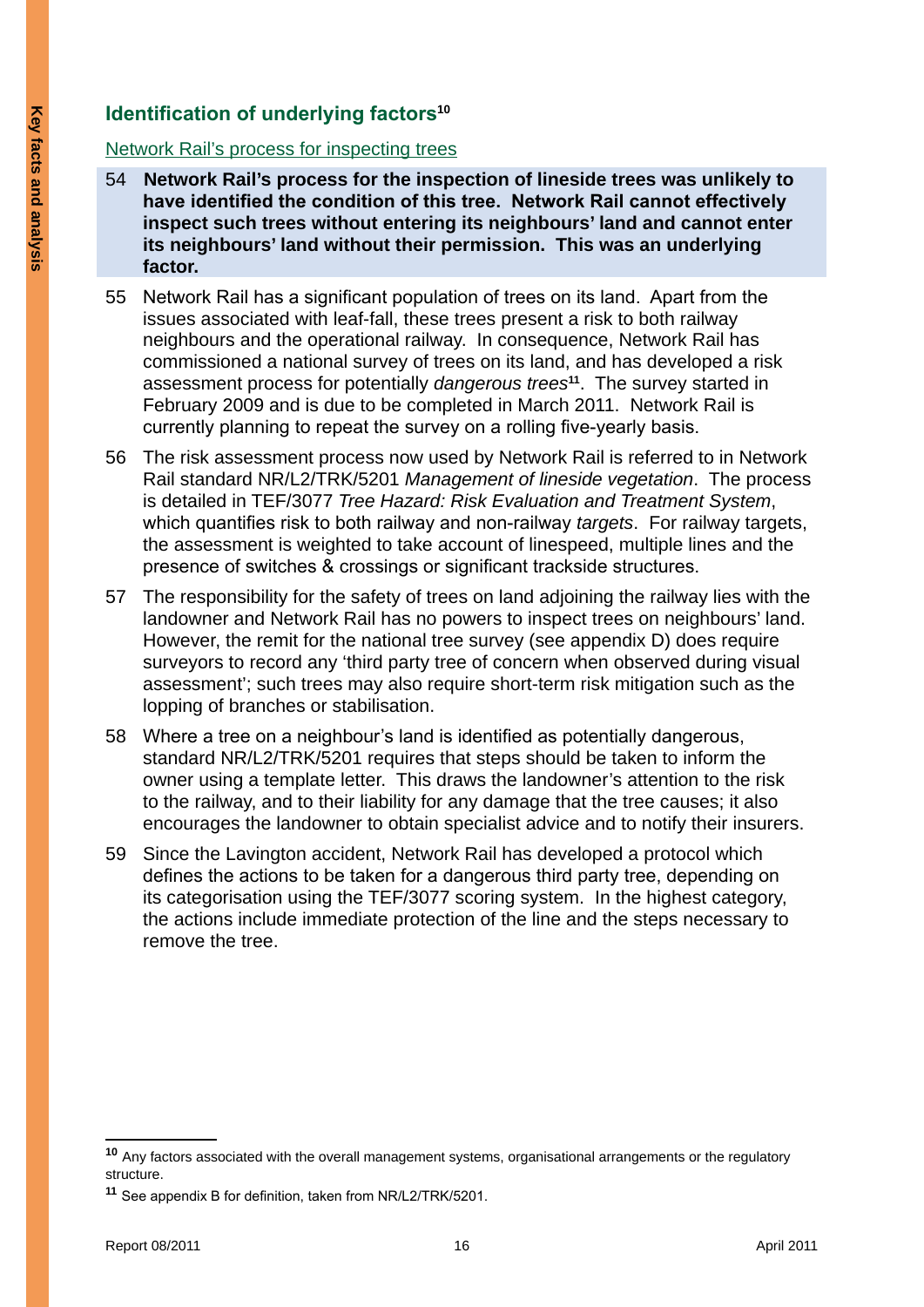- 60 The section of line where the collision occurred had been surveyed as part of the national tree survey 11 months before the accident. Network Rail had not identified this tree, or any others in Parham Wood, as a threat to the railway. The tree stood approximately 10 m from the boundary fence, and it is probable that the base was obscured by undergrowth. The decay was, in any case, located substantially on the far side of the tree relative to the railway (paragraph 48).
- 61 If Network Rail is faced with a danger from trees on adjoining land, its remedy is to apply to the court for an order. Such an order may compel the adjoining landowner to take action, or empower Network Rail to take action and recover the costs from the landowner. Alternatively Network Rail may seek to persuade the local authority to take action under its statutory powers. However, this relies on prior identification of a tree as being potentially dangerous.
- 62 The national tree survey presents an opportunity for Network Rail to identify adjoining land which might contain dangerous trees, and to make the relevant landowners aware of their responsibilities and/or liabilities. The current remit does not explicitly require the surveyors to look for dangerous trees on third party land (appendix D). Approximately one quarter of the trees identified in the national tree survey as presenting risk to the railway are on neighbours' land.

#### **Previous occurrences of a similar character**

- 63 Data used in the *Safety Risk Model* (SRM), version 6, indicates that the national frequency of "train collision with tree" events is 349 per year. However, this data does not distinguish between minor brushes with overhanging branches and collisions with fallen trees. The model predicts that these events will result in 0.0043 *fatalities and weighted injuries* (FWI) per year, which represents 0.06% of the total risk from train accidents. In comparison, passenger train collisions with road vehicles on level crossings are predicted to cause 2.4 FWI per year (32% of the total risk from train accidents).
- 64 Network Rail assesses the severity of events involving fallen trees using the TEF/3064 *Hazard Report for Permanent Way Assets* process. Any event which scores above a threshold of 50 points**<sup>12</sup>** is included in the *wrong side failure* and hazard reporting system. There were 14 such events in a 23 month period from January 2008 to November 2010, of which 6 involved collisions with trains.
- 65 There were four derailments caused by trains colliding with the remains of trees in early 2007; these occurred at:
	- a. Merstham, between Redhill and East Croydon, on 13 January 2007 a Class 377 electric multiple unit (EMU) was derailed after running into a landslip north of Merstham Tunnel. This was caused by the fall of debris, including a root ball, from the cutting side following heavy rain. The accident was investigated by the RAIB (RAIB report 05/2008).
	- b. Duncraig, on the Kyle of Lochalsh line, on 15 January 2007 the leading *bogie* of a Class 158 diesel multiple unit (DMU) became derailed in wet and windy weather after striking debris, including two trees.

**<sup>12</sup>** The fallen tree at Lavington was given a score of 54.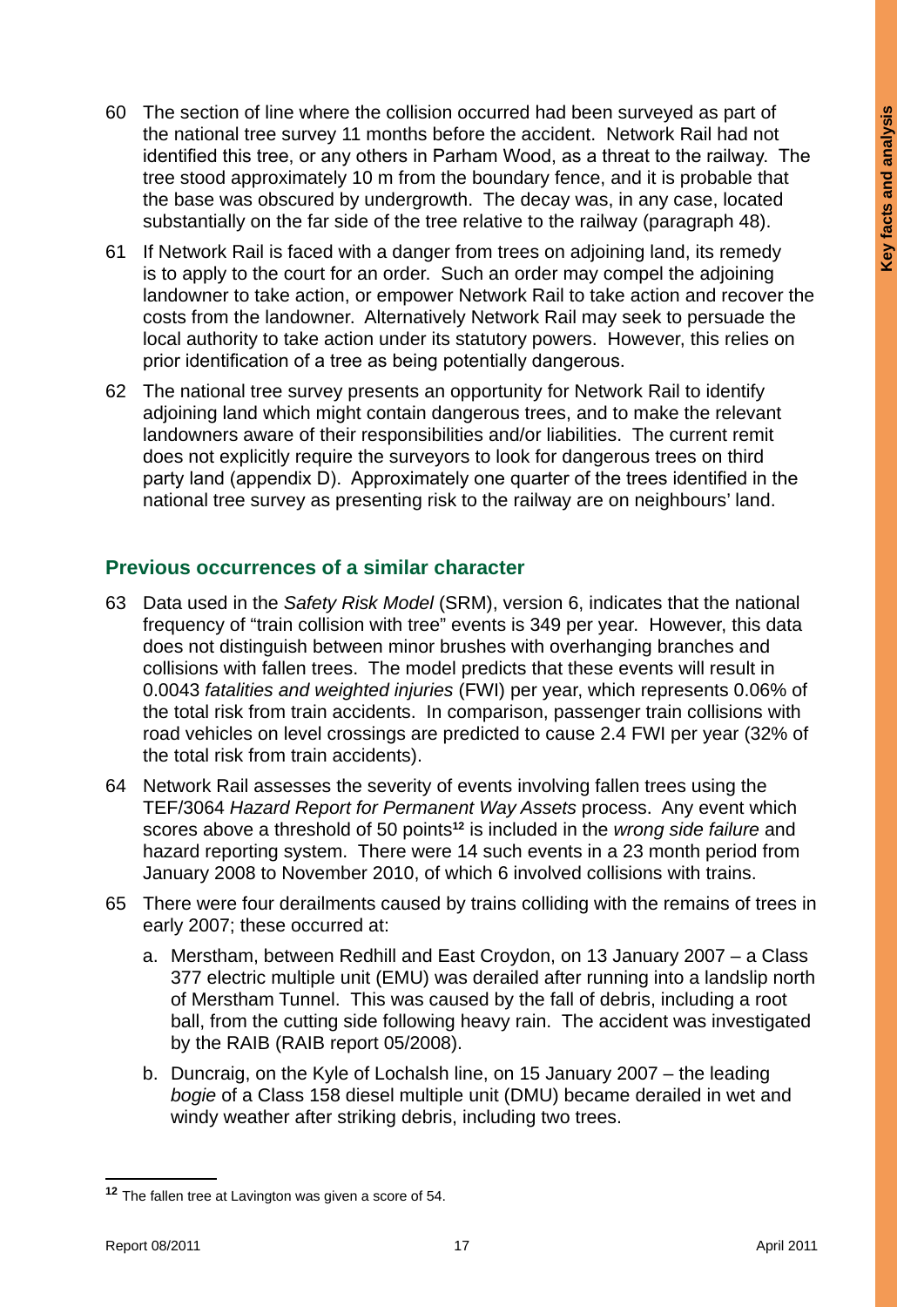- c. Hookagate, between Shrewsbury and Welshpool, on 18 January 2007 the leading bogie of a Class 158 DMU was derailed after striking a fallen tree.
- d. Godstone, between Tonbridge and Redhill, on 6 March 2007 the leading wheels of a Class 508 EMU were derailed after colliding with a tree which had fallen from the embankment in high winds.

All of these accidents occurred during periods of adverse weather (ie high winds and/or heavy rainfall). No injuries occurred in any of them and no derailments caused by fallen trees have been reported since.

66 One accident which occurred after the collision at Lavington involved a Class 142 DMU striking a tree between Starbeck and Knaresborough in Yorkshire on 10 March 2011. The tree had split into two and fell from third party land during a period of strong winds. The train sustained two broken windows in the collision and two passengers suffered minor injuries from flying glass. The train did not derail.

#### **Severity of consequences**

#### **General**

- 67 The driver sustained hairline fractures to his right wrist and the ring finger of his left hand, as well as multiple cuts and bruises in the collision. He was taken to hospital for examination at around 18:00 hrs, and released the same day. No-one else was injured.
- 68 The driving cab was extensively damaged and the train was immobilised. The application of the emergency brake, followed by loss of power to the WSP system and contact with debris from the fallen tree, probably caused all of the axles on the train to lock up and the train subsequently to slide to a stand. This caused severe *wheel flats* to all wheels along the train (figure 6).



*Figure 6: Damage to the wheel tread of HST power car 43041*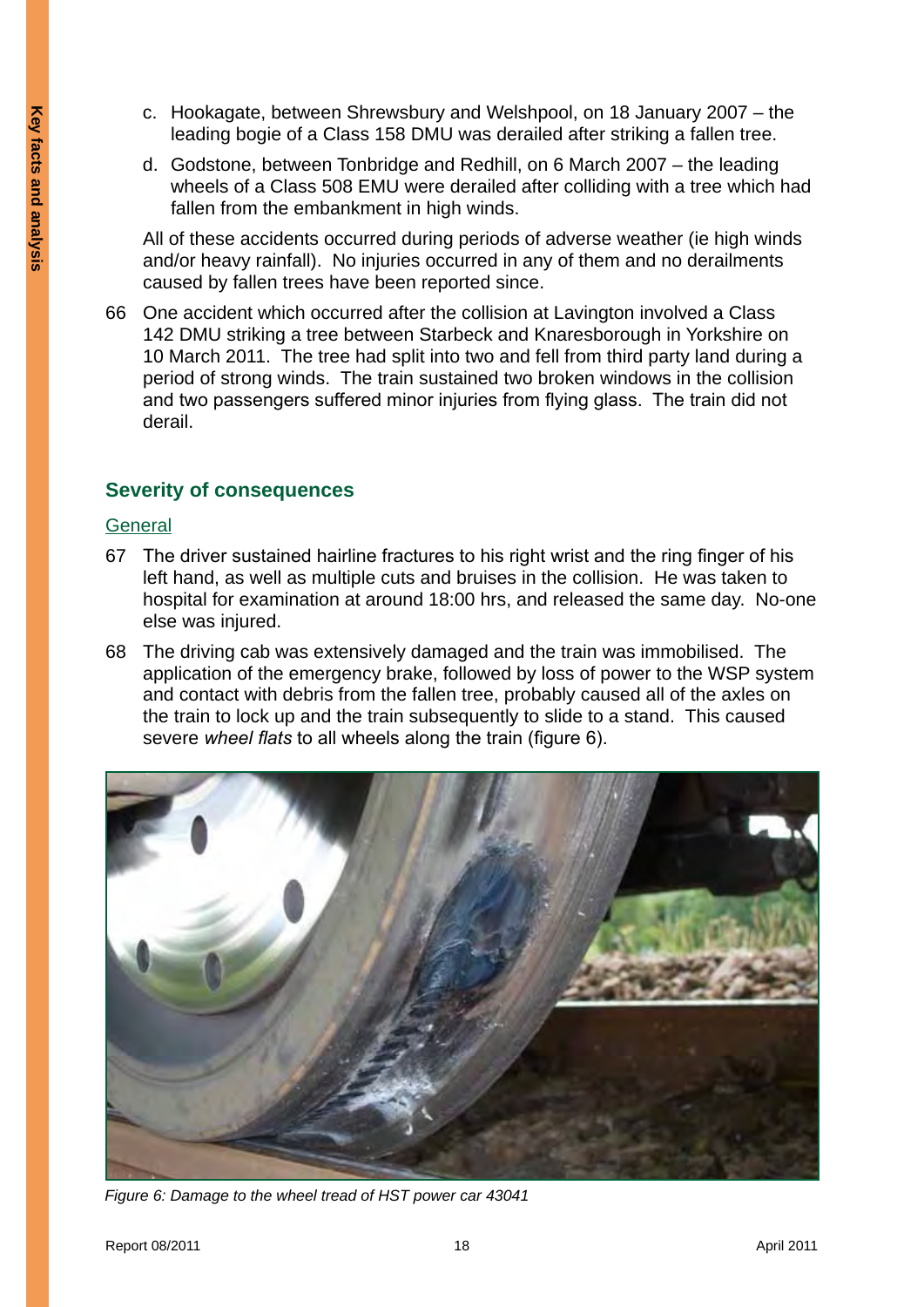69 The trunk of the fallen tree lay well above rail level. As a result, the bulk of the tree did not go underneath the train and the train did not derail. If the train had derailed there was the potential for an accident with severe consequences to have occurred because of the speed of the train, curvature of the line and the local topography.

#### Crashworthiness of the driving cab

70 The cab was struck by the tree at a height of approximately 2.8 m above rail level. The tree penetrated a distance of approximately 1 m through the left side of the cab, starting at the windscreen pillar and extending to the leading edge of the left-hand door pillar (figure 7). The leading left-hand door pillar was cracked but the left-hand driver's side door remained relatively intact. The support provided by the door is likely to have helped the door pillar resist further penetration by the tree. The steel window frame on the left-hand side was distorted and the glass side window had broken and fallen out of its frame.



*Figure 7: Damage to the driving cab, photographed on arrival at Westbury*

71 There was also cracking to the glass reinforced plastic (GRP) cab roof, extending laterally from just above the windscreen centreline to the top of the right-hand side windscreen pillar. The severity of the damage to the upper left-hand portion of the cab was sufficient to distort the aluminium windscreen frame and cause the windscreen to become detached from the GRP structure. The shattered windscreen remained in one piece (held together by the interlayers**<sup>13</sup>**) and fell into the cab space.

**<sup>13</sup>** The plastic film which is sandwiched between the layers of glass making up a laminated windscreen.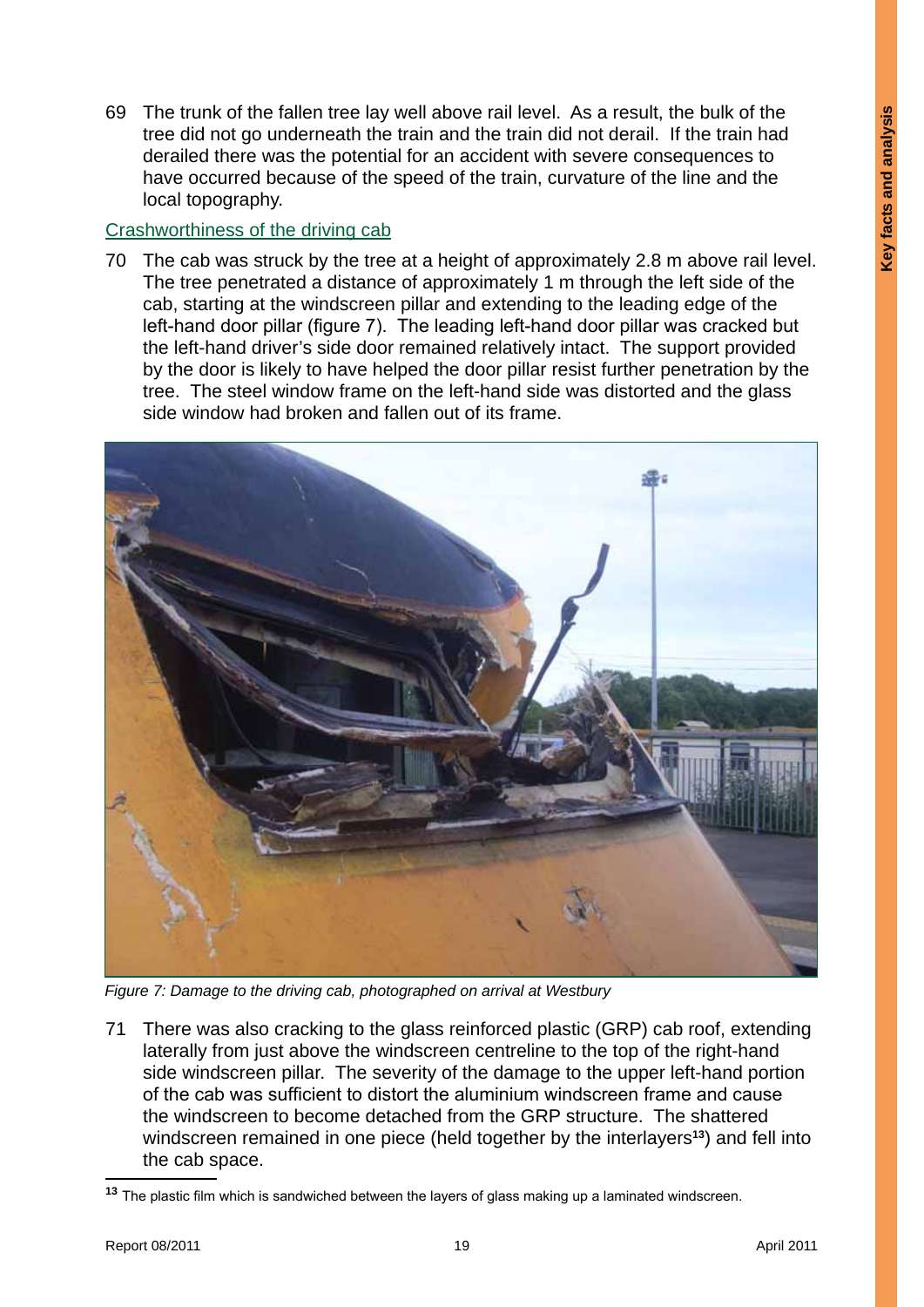- 72 The RAIB estimates that the impact energy at Lavington was approximately 24 kJ and that the energy absorbed by structural deformation of the cab was around 19 kJ (approximately 80% of the impact energy). The remaining energy from the collision would have been absorbed by such factors as vibration, friction and deformation of the tree.
- 73 The HST cab was designed to absorb the energy of a 1.8 kg missile travelling at a closing speed of 250 km/h (69.4 m/s)**<sup>14</sup>**, which represents a concentrated impact energy of 4.3 kJ; the impact energy at Lavington was approximately 4 to 5 times greater. In comparison, modern UK rolling stock, compliant with the missile impact protection requirements of GM/RT2100 Issue 3, is designed to withstand a 0.9 kg missile impacting the cab at twice the maximum speed of the train (400 km/h in this case, or 111.1 m/s) . The impact energy in this design case would be 5.6 kJ; again several times less than the impact energy at Lavington.
- 74 The RAIB's assessment indicates that, while the ultimate strength of the HST cab pillar is broadly similar to that of a modern cab structure compliant with GM/ RT2100 Issue 3, the energy absorption characteristic of a modern cab would be expected to result in less penetration than for an HST cab in a similar impact. However, no recommendations are suggested for the improvement of HST cab crashworthiness for the following reasons:
	- a. The performance of the HST cab at Lavington was adequate to prevent life threatening injuries to the driver.
	- b. The costs associated with retrospective changes/modifications to HST cab structures are likely to exceed the benefits gained, even if continued use for another 15 years is assumed. The rolling stock leasing companies have previously concluded, in response to Recommendation 53 from the Ladbroke Grove Inquiry, that modifications to HST cabs to improve driver protection would not be reasonably practicable**<sup>15</sup>**.

#### Train radio systems

- 75 The HST involved in the collision was equipped with NRN train radios in both cabs. The radio in the leading cab was disabled in the collision. This may have been due to direct physical damage or to a loss of electrical supply when the control circuit breaker tripped (paragraph 30), or both. It was in any case inaccessible as it was buried under debris. The NRN radio in the rear cab was probably still operational after the collision, although the RAIB has found no evidence to indicate that it was used.
- 76 The NRN system provides the facility for the driver to make an emergency call. This is connected to the Network Rail route control centre rather than directly to the controlling signal box.

**<sup>14</sup>** Gotch T M, "The design and development of the British Rail high speed train cab", BR Research report TM PDU 48, July 1979.

**<sup>15</sup>** *HSC report on overall progress as of March 2004 on the remaining recommendations from the Rail Public Inquiries*, Office of Rail Regulation (ORR).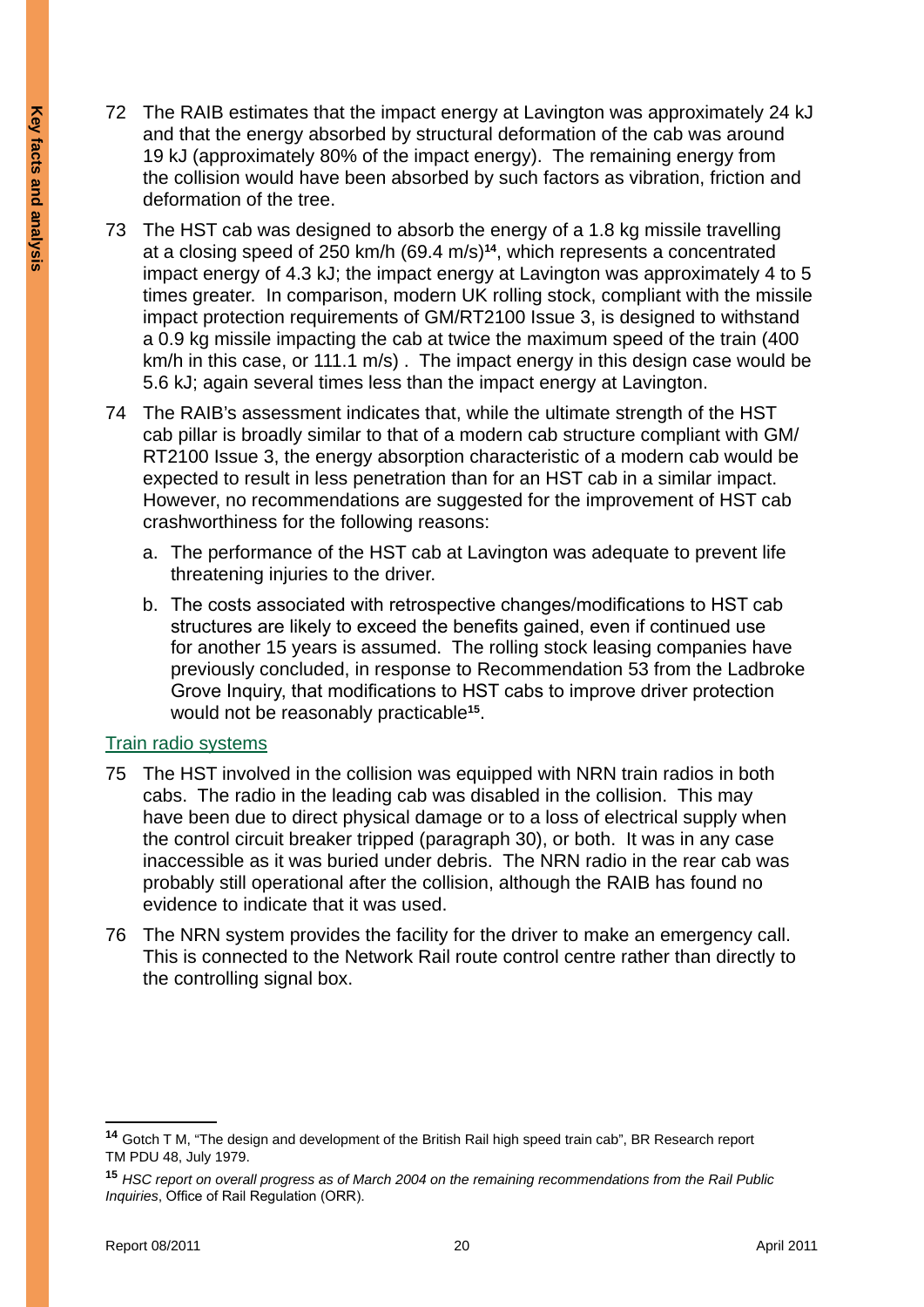- 77 NRN is being replaced by the *Global System for Mobile Communications Railways* (GSM-R) system. The train equipment will be configured in a similar way to the existing NRN equipment: each cab will have separate 'cab mobile' equipment (handset and control head). GSM-R will have different emergency call functionality from NRN, and will allow a driver to initiate a *railway emergency group call* by activating a red button which will also send an "all trains stop" signal to any train in the same operational area.
- 78 The RAIB considers that if the HST had been equipped with GSM-R instead of NRN there would have been no discernible difference to the outcome of the accident. It is unlikely that the driver would have had time to initiate a railway emergency group call before colliding with the tree. Although GSM-R will have a separate uninterruptible power supply, it is likely that the cab mobile equipment would still have been disabled in the collision, either by direct physical damage or because it would have become inaccessible to the driver. If the cab mobile equipment had still been operational, it is however possible that the signaller might have been able to contact the driver as the equipment will have an 'auto answer' capability. The cab mobile equipment in the rear driving cab would have been unaffected by the collision, in the same way as the existing NRN equipment was.

### **Observations16**

#### Identification of the exact location of the train

- 79 The actual location of train 1C84 was not established until 30 minutes after the accident. Although this did not affect the outcome of this accident, it could have caused a delay in the arrival of the emergency services, had their attendance been necessary.
- 80 Traincrew, signallers and controllers made at least sixteen telephone calls to exchange information during the first 48 minutes after the collision; there was a mix of correct and incorrect information relayed. The descriptions of the train's location referred to various local features, rather than making reference to unique railway assets such as signal numbers and mileposts and when mileposts were used, they were sometimes used incorrectly. Examples of the references used to describe the location of the collision with the tree or the train's stopping position included:
	- a. the 'Chocolate Poodle' bridge and/or public house and/or viaduct;
	- b. the location of the former Lavington station;
	- c. a 90 mph curve (repeated back by the signaller as the 90 milepost);
	- d. a 90 mph speed restriction board; and
	- e. the train being reported as having stopped at or around the 85¾ and 85½ mileposts (it was actually standing alongside the 86½ milepost).

The train manager provided the FGW senior controller with a comprehensive and accurate description of the location of the train, half an hour after the train had come to a stand.

**<sup>16</sup>** An element discovered as part of the investigation that did not have a direct or indirect effect on the outcome of the accident but does deserve scrutiny.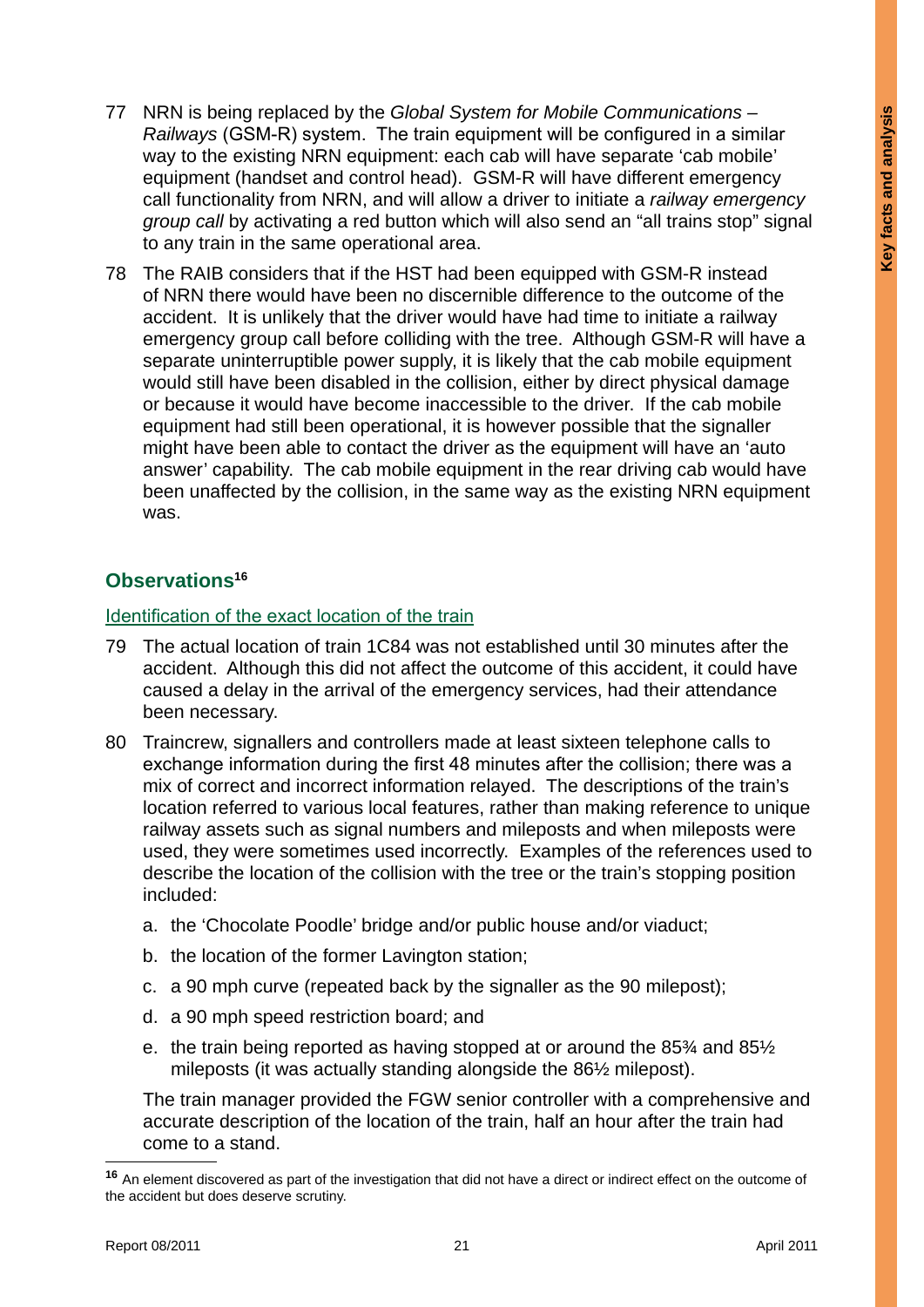- 81 The RAIB has considered the reasons for the delay in establishing the exact location of the train. There were two principal reasons:
	- a. signallers did not reach a clear understanding when conversing with traincrew (paragraphs 82 to 84); and
	- b. the assisting driver did not use the signal post telephone at signal UW86 to contact the signaller (paragraphs 85 to 87).

#### *Signallers and traincrew did not reach a clear understanding*

- 82 Paragraph 80 provides some examples of references used when traincrew were trying to describe the location of train 1C84. The traincrew and signallers did not reach a clear understanding about the location of the train. Rule Book Module G1, paragraph 5.3, places the responsibility on the signaller to lead communications with members of traincrew. It is thus the signaller who is required to take the necessary steps to ensure that a clear understanding is reached.
- 83 None of the three signallers involved in managing aspects of this accident effectively led their conversations with traincrew to ensure they had reached a clear understanding on the location of train 1C84, nor did they refer to the *Thames Valley Area Track Plans* book which was available at both TVSC and Westbury signal boxes. Had they done so, they would probably have been prompted to clarify the information being provided to them.
- 84 Where mileposts were referred to, signallers did not check the information they received before passing it on to others, for example:
	- a. although the train came to a stand in the area controlled by TVSC, the Westbury signaller told TVSC that the collision had occurred at the 90 milepost (which is in the area controlled by Westbury signal box); in fact it had been at 85 miles and 77 chains;
	- b. TVSC signaller B advised Network Rail control that the train was confirmed as standing at the 85½ milepost – which had not been stated by the traincrew and was not consistent with other information known to TVSC.

#### *The assisting driver did not use the signal post telephone at signal UW86 to contact the signaller*

- 85 Rule Book Module M1 sets out the responsibilities of staff when a train is stopped by accident, fire or accidental division. The duties of the driver include contacting the signaller in the quickest way possible, and then carrying out emergency protection if the signaller cannot provide signal protection or if the driver has been unable to contact the signaller direct.
- 86 The assisting driver left the driver while he was trying to contact the signaller (paragraph 35) and set off to place detonators on the up line. He did not know whether the driver had been successful in his attempt to contact the signaller and therefore was unaware whether the signaller had been able to provide signal protection. The drivers did not establish that neither of them had access to the telephone number for the controlling signal box (TVSC).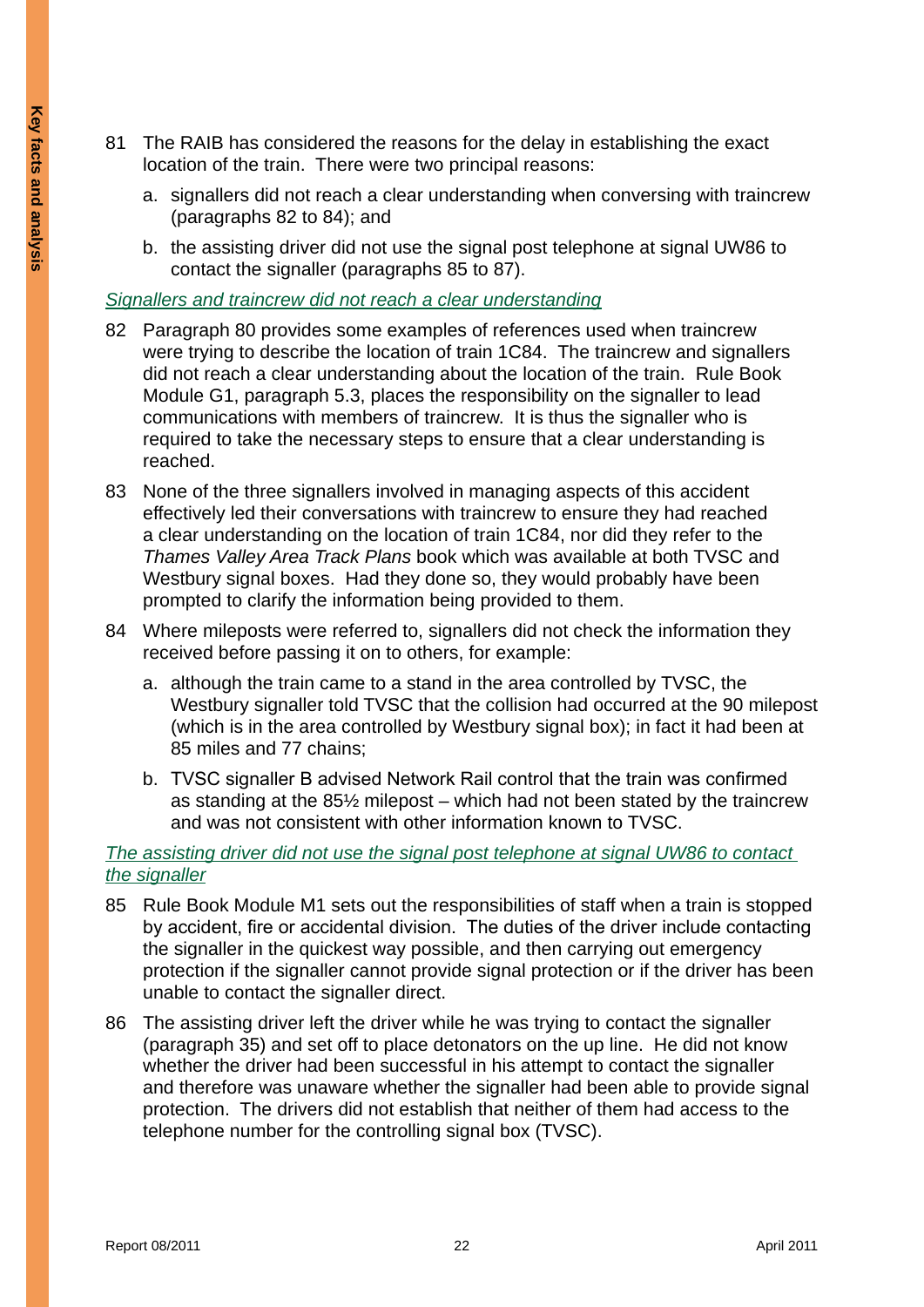- 87 The assisting driver walked past the signal post telephone at UW86 signal without using it to contact the signaller at TVSC; this signal was approximately 200 m from the front of the train. There was also another signal post telephone at DW86 signal, 43 m from the rear of the train. If the assisting driver had used the signal post telephone to contact the signaller, the signaller would have been able to pinpoint the location of the train within a few minutes of it coming to a stand. In addition, the assisting driver would not have had to walk to the *full protection distance* to place detonators on the up line, because the signaller could have confirmed that he had already protected the line by manually replacing the protecting signal to danger (paragraph 34).
- 88 As the rule book clearly defines the requirement for staff protecting the line to contact the signaller in the quickest way (paragraph 85), the RAIB has made no recommendation to address this factor.

Traincrew did not have access to the contact number for the controlling signal box

- 89 None of the traincrew had ready access to the telephone number for TVSC, which had controlled the Up and Down Westbury lines at this location since 21 March 2010. Although this number had been published in the *Weekly Operating Notice* (WON) which each of them had with them on the train, neither of the drivers, nor the train manager, had the WON to hand when they each attempted to contact the signaller. In addition, none of them had the number for TVSC stored in their company-issued or private mobile telephones.
- 90 RIS-3776-TOM, *Rail Industry Standard on the Use of Mobile Telephonic Equipment in Driving Cabs* recommends that railway undertakings should 'publish a company policy on the use of mobile telephonic equipment in driving cabs.' It goes on to include the following guidance: 'allowance should be made in the company policy for situations where cab radio systems have failed and the contingency plan may provide for use of a mobile phone by a driver to communicate with the signaller.'
- 91 The FGW procedure SM 0105 *Use of Mobile Phones and Pagers* predates the Rail Industry Standard. While permitting the use of mobile phones in an emergency, it does not cover the availability of emergency contact numbers to drivers if the WON is not accessible in an emergency situation. FGW had not taken any action to ensure that their drivers had the current contact numbers on their mobile phones.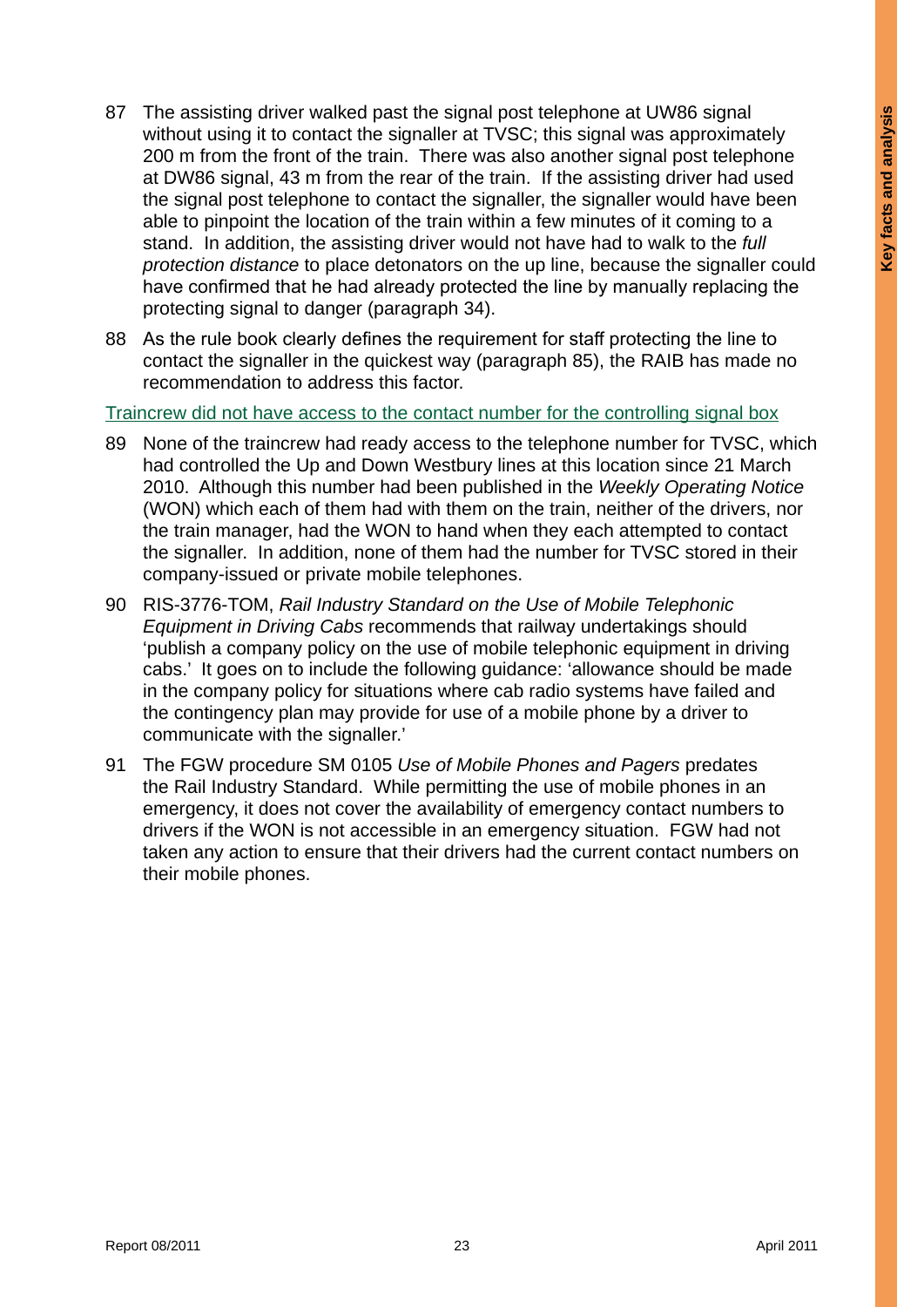# **Summary of Conclusions**

#### **Immediate cause**

92 The line was obstructed by a fallen tree and the driver of train 1C84 had insufficient warning of the obstruction to enable him to stop his train before the collision occurred (**paragraph 45**).

### **Causal factors**

93 A causal factor was that the tree was in a dangerous condition but, as this had not been identified, no action had been taken to remove it before it fell (**paragraph 47, no recommendation is made**).

### **Contributory factors**

94 A contributory factor was that the landowner was not conscious of the risk that trees on his land could present to the railway and had not arranged for their safety to be assessed (**paragraph 50, Recommendation 2**).

### **Underlying factors**

95 An underlying factor was that Network Rail's process for inspection of lineside trees was unlikely to have identified the condition of this tree. Network Rail cannot effectively inspect such trees without entering its neighbours' land and cannot enter its neighbours' land without their permission (**paragraph 54, Recommendation 1**).

### **Additional observations**

- 96 Although not linked to the accident on 10 July 2010, the RAIB observes that:
	- a. traincrew and signallers did not reach a clear understanding when conversing about the location of train 1C84 (**paragraph 82, Recommendation 3**); and
	- b. traincrew did not have access to the contact number for the controlling signal box (**paragraph 89, Recommendation 4**).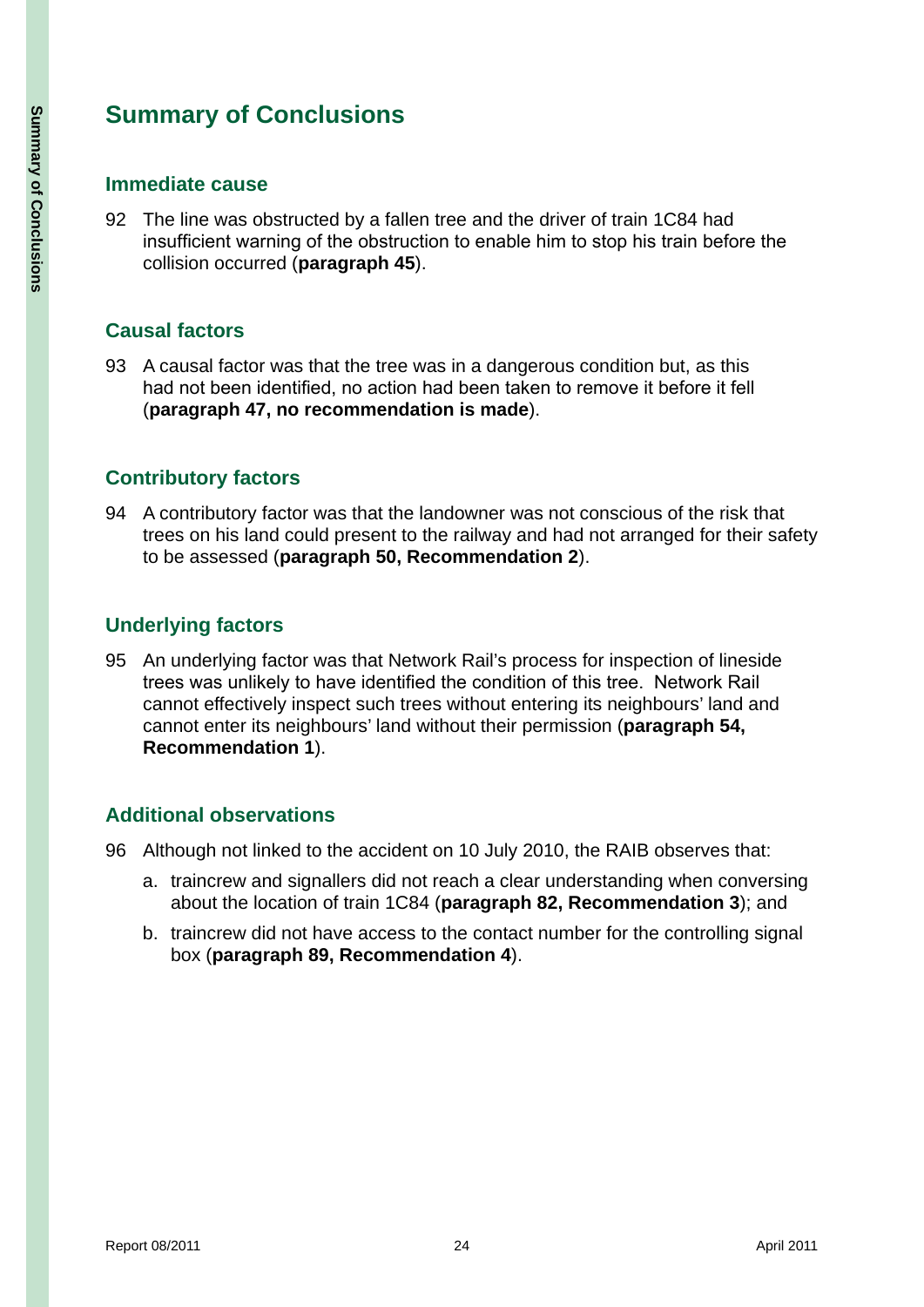# **Actions reported as already taken or in progress relevant to this report**

- 97 Network Rail has prepared a revised protocol for dealing with dangerous trees on neighbours' land (paragraph 59).
- 98 First Great Western has re-briefed its drivers and guards regarding the importance of:
	- a. contacting the controlling signaller as a priority when protecting their train in an emergency; and
	- b. reaching a clear understanding as to individual responsibilities and who will make contact with the signaller.
- 99 Details of the communication issues identified in this report (paragraphs 79-91) are to be published in 'Red Alert' magazine, which is published by Halcrow on behalf of the railway industry. This will enable the lessons learnt from the way that the accident was handled to be promulgated throughout the industry and discussed by relevant staff at a local level.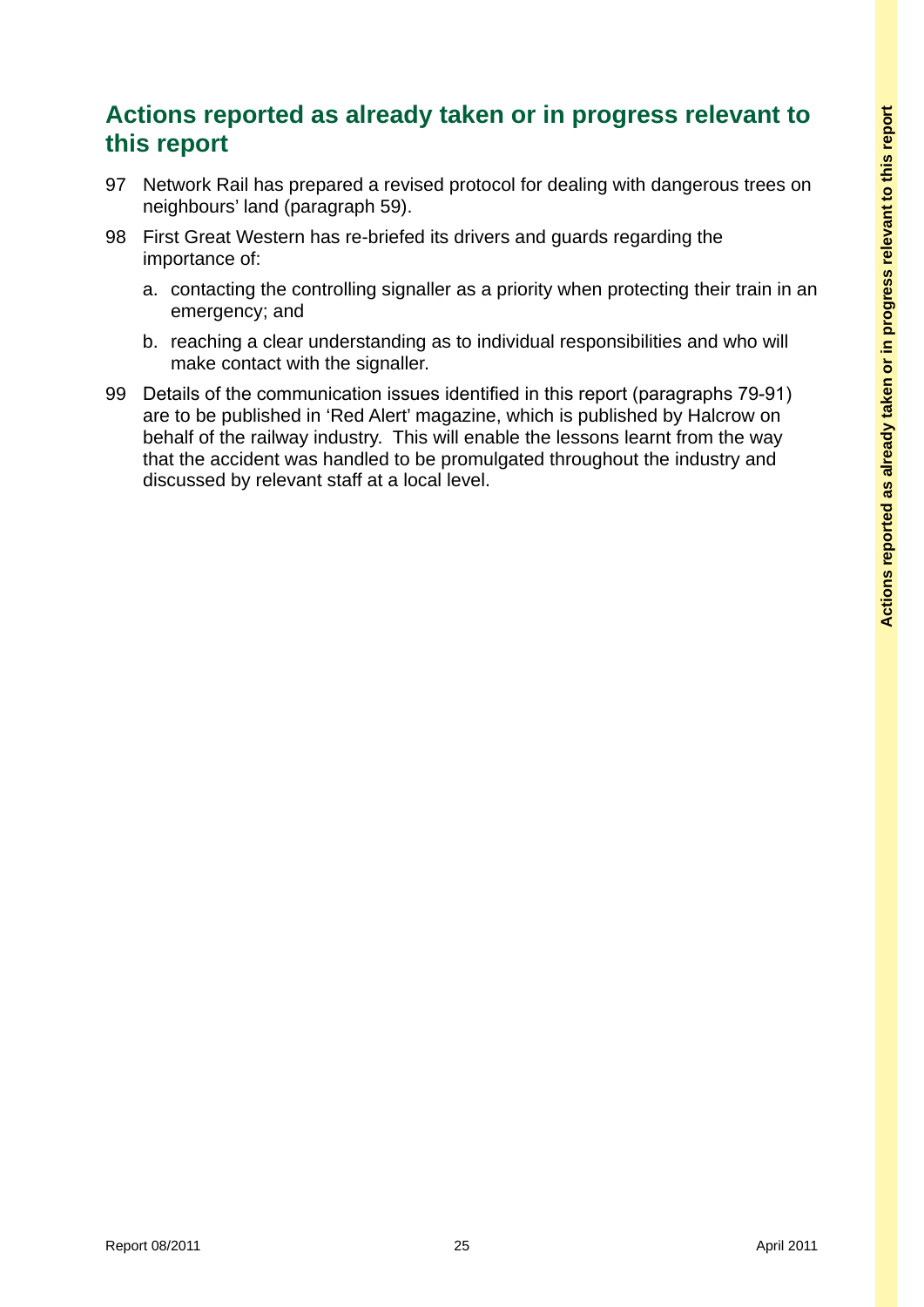# **Previous recommendations relevant to this investigation**

100 The following recommendations were made by the RAIB as a result of previous investigations, which address issues identified in paragraphs 62 and 82-84. They are therefore not remade so as to avoid duplication.

*Network Rail's Management of Existing Earthworks, RAIB Report 25/2008, published 23/12/08*

#### *Recommendation 3:*

*'Network Rail should provide clear policy, information and guidance to staff, particularly those in the maintenance organisation, with regard to neighbours and problems related to the management of infrastructure risk.'*

#### **Network Rail response to the recommendation:**

'The management of the interface between Network Rail and our neighbours especially with regards to the problems related to the management of infrastructure risk is a key deliverable of the Maintenance Protection Coordinator (MPC). The MPC is the key role here in monitoring such contact and, where necessary, in discharging their responsibilities working closely with colleagues in Network Rail's Community Relations teams. In February 2005, technical advice in the form of a memorandum (written in co-operation with Legal Services) was provided to the Maintenance organisation specifically addressing vegetation management issues.'

#### **Office of Rail Regulation (ORR) response to Network Rail's actions:**

'ORR accepts the duty holder's response to deliver the recommendation and will not therefore be pursuing through inspection work as we have confidence that this will be done'.

#### **RAIB comment:**

The investigation into the accident at Lavington on 10 July 2010 has revealed that the MPC's Job Description does not make reference to management of infrastructure risk and that there is no Network Rail standard which places any related responsibility on the MPC. RAIB has drawn this to ORR's attention.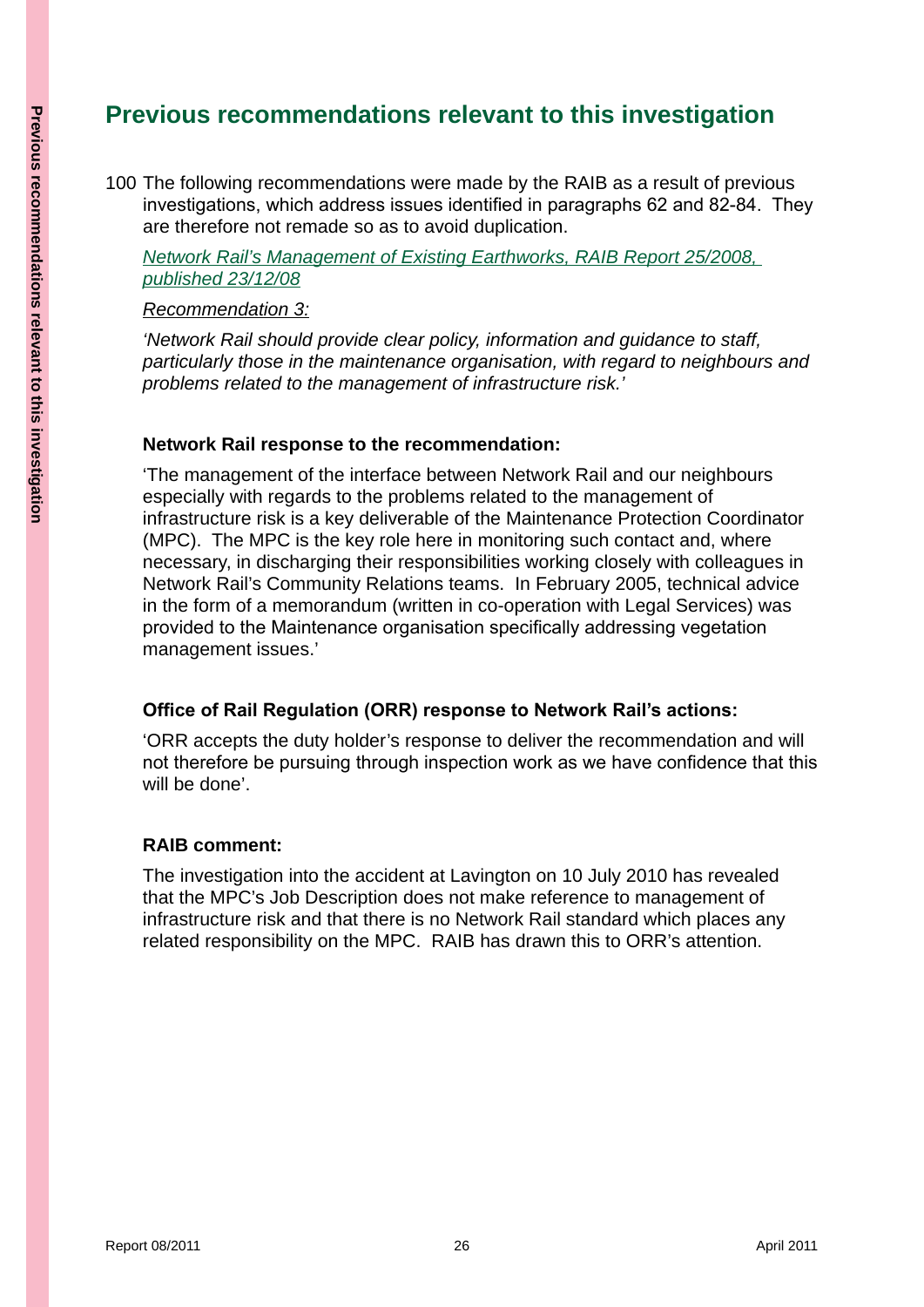*Derailment of two locomotives at East Somerset Junction, 10 November 2008, RAIB Report 28/2009, published 10/11/09*

#### *Recommendation 8:*

*'Network Rail, Western Route should arrange for signallers to practise a range of infrequently encountered situations (such as the introduction of pilot working) on a simulator at regular intervals within the three-year competence cycle.'*

#### **Network Rail's response to the recommendation**:

'Each signaller is subject to an annual review. At this review, their line manager shall identify any areas of concern where the signaller would benefit from a session on the simulator. This provides a yearly opportunity to identify shortfalls in the three-year cycle, and also to act on issues arising on a case by case basis. It should also be noted that the assessment process is changing, both as regards frequency of assessment of 'high risk' items, and also how and what can be simulated, and this approach is currently being trialled (September 2009 to April 2010) in the Wessex and Scotland routes within Network Rail. Success of this approach will see the roll out of this new framework nationally from June 2010.' Roll out of a revised assessment process is expected to commence in June 2010 and be completed by 30 April 2011.

#### **Office of Rail Regulation (ORR) response to Network Rail's actions:**

'ORR … has concluded that … Network Rail:

- $\bullet$  has taken the recommendation into consideration; and
- $\bullet$  is taking action to implement it.'

The proposed implementation timescale is June 2010 to April 2011. ORR is not proposing to take any further action at this stage.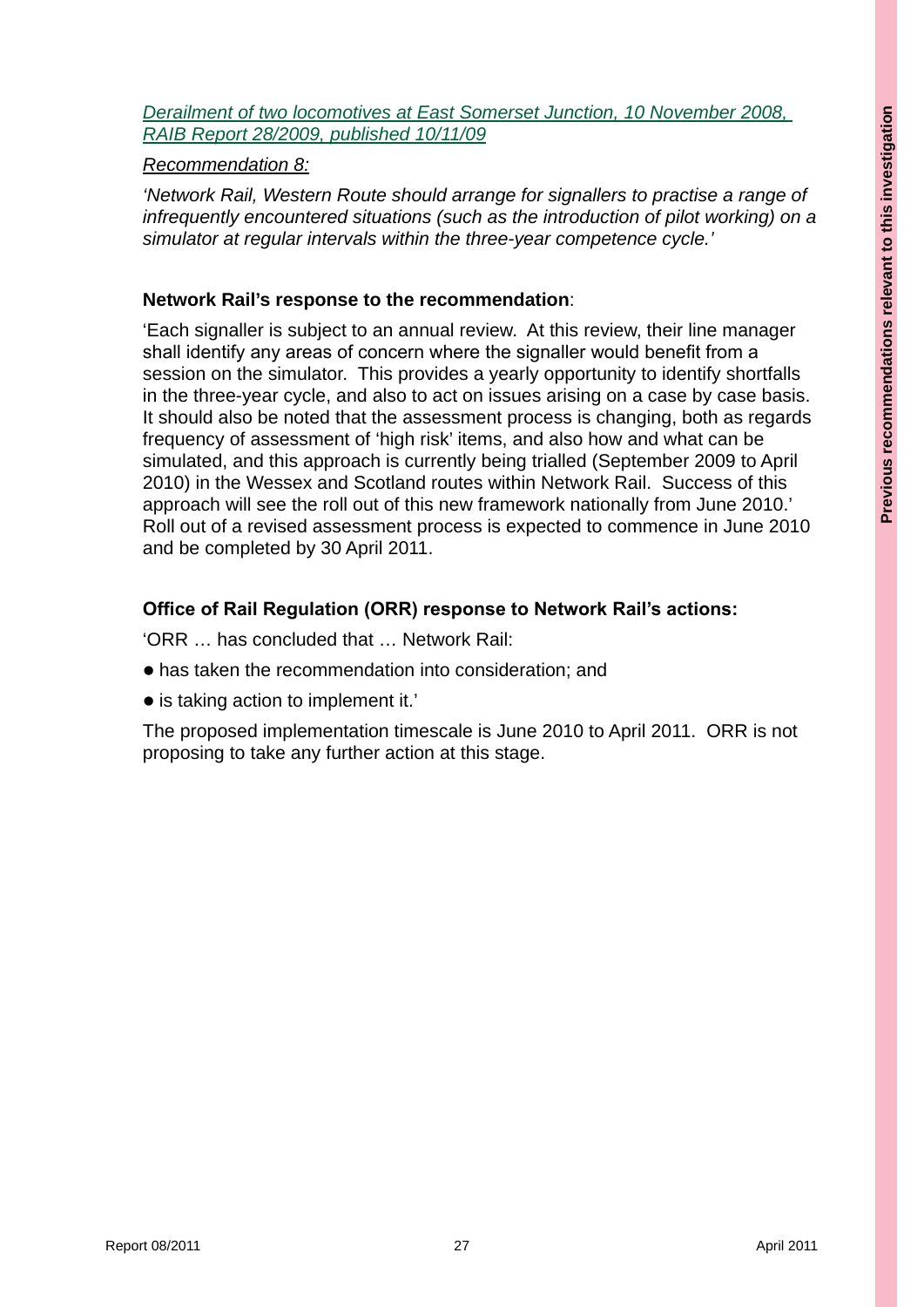# **Recommendations**

#### **Recommendations to address causal, contributory, and underlying factors**

1 *The purpose of this recommendation is for Network Rail to be able to identify third party land upon which trees present the greatest risk to the railway.*

Network Rail should review and enhance its processes for gathering intelligence about neighbouring land where there may be a higher risk of tree fall affecting the railway. This might be achieved by modifying the remit for the national tree survey, before this is repeated, and/or by providing suitable guidance to local off-track teams (paragraph 95).

2 *The purpose of this recommendation is for Network Rail to raise the awareness of its neighbours to the risk their trees may present to the operational railway.*

Network Rail should develop and implement a plan, or adapt and enhance existing plans, to communicate with those of its neighbours whose land is considered to present a high risk of tree fall affecting the railway. The objective should be to inform them about their responsibilities and the threat their trees may present to the railway (paragraph 94).

#### **Recommendations to address other matters observed during the investigation**

3 *The purpose of this recommendation is to reduce the potential for confusion about the location of an accident, incident or any event requiring safety-critical communication to take place.*

Network Rail should brief its signallers about the importance of reaching a clear understanding about the location of the incident/accident when taking any safety-critical call. Such understanding should make reference to signal numbers and/or mileposts unless it is impractical for this information to be provided (paragraph 96a).

 *continued*

- (a) ensure that recommendations are duly considered and where appropriate acted upon; and
- (b) report back to RAIB details of any implementation measures, or the reasons why no implementation measures are being taken.

Copies of both the regulations and the accompanying guidance notes (paragraphs 167 to 171) can be found on RAIB's website www.raib.gov.uk.

**<sup>17</sup>** Those identified in the recommendations, have a general and ongoing obligation to comply with health and safety legislation and need to take these recommendations into account in ensuring the safety of their employees and others.

Additionally, for the purposes of regulation 12(1) of the Railways (Accident Investigation and Reporting) Regulations 2005, these recommendations are addressed to the Office of Rail Regulation to enable it to carry out its duties under regulation 12(2) to: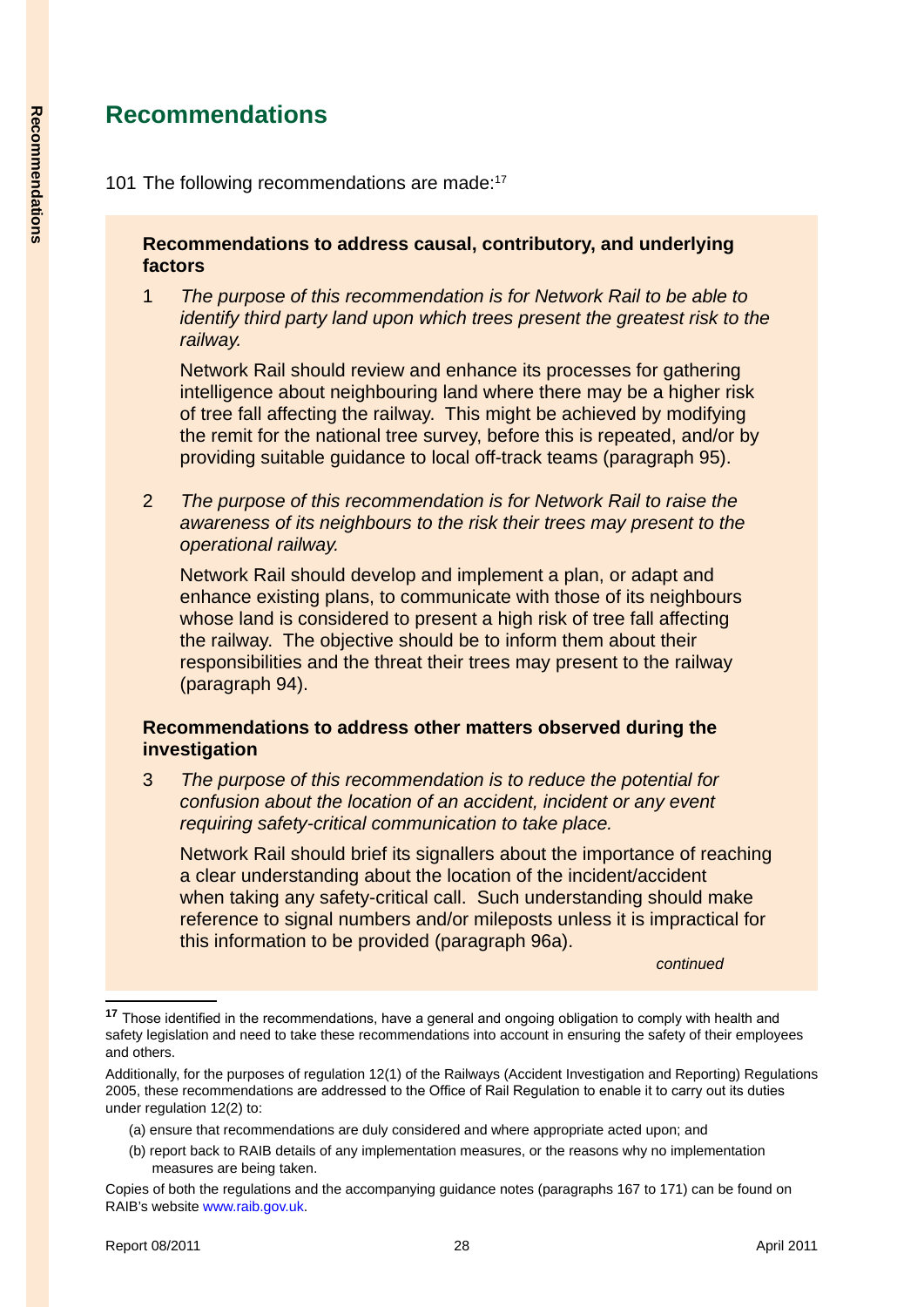4 *The purpose of this recommendation is for First Great Western to improve the effectiveness of the use of mobile telephones in an emergency situation.*

First Great Western should review its policy for the use of mobile telephones to take account of *Rail Industry Standard on the Use of Mobile Telephonic Equipment in Driving Cabs*, RIS-3776-TOM. This review should include consideration of how to make current emergency contact numbers available to traincrew (paragraph 96b).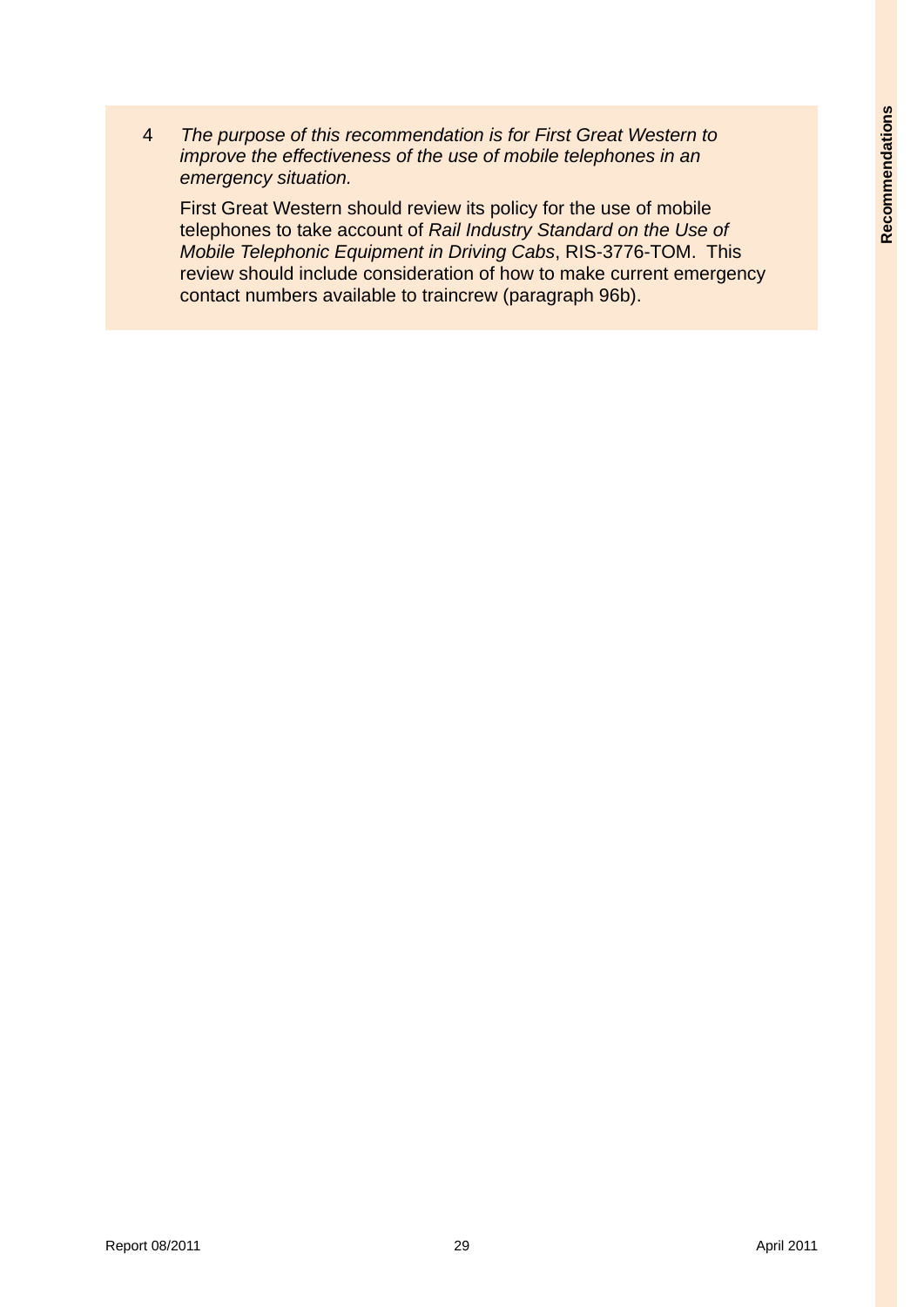# **Appendices**

# **Appendix A - Glossary of abbreviations and acronyms**

| <b>CCF</b>  | <b>Control Centre of the Future</b>                  |
|-------------|------------------------------------------------------|
| DMU / EMU   | Diesel Multiple Unit / Electric Multiple Unit        |
| <b>FGW</b>  | <b>First Great Western</b>                           |
| g           | Acceleration due to gravity (9.81 m/s <sup>2</sup> ) |
| GRP         | <b>Glass Reinforced Plastic</b>                      |
| GSM-R       | Global System for Mobile Communications - Railways   |
| HST         | High Speed Train (InterCity 125)                     |
| <b>NRN</b>  | <b>National Radio Network</b>                        |
| <b>ORR</b>  | <b>Office of Rail Regulation</b>                     |
| OTDR        | On Train Data Recorder                               |
| <b>RAIB</b> | Rail Accident Investigation Branch                   |
| RSSB        | Rail Safety & Standards Board                        |
| SRM         | <b>Safety Risk Model</b>                             |
| <b>TVSC</b> | <b>Thames Valley Signalling Centre</b>               |
| WON         | <b>Weekly Operating Notice</b>                       |
| WSP         | Wheel Slide Prevention / Wheel Slip Prevention       |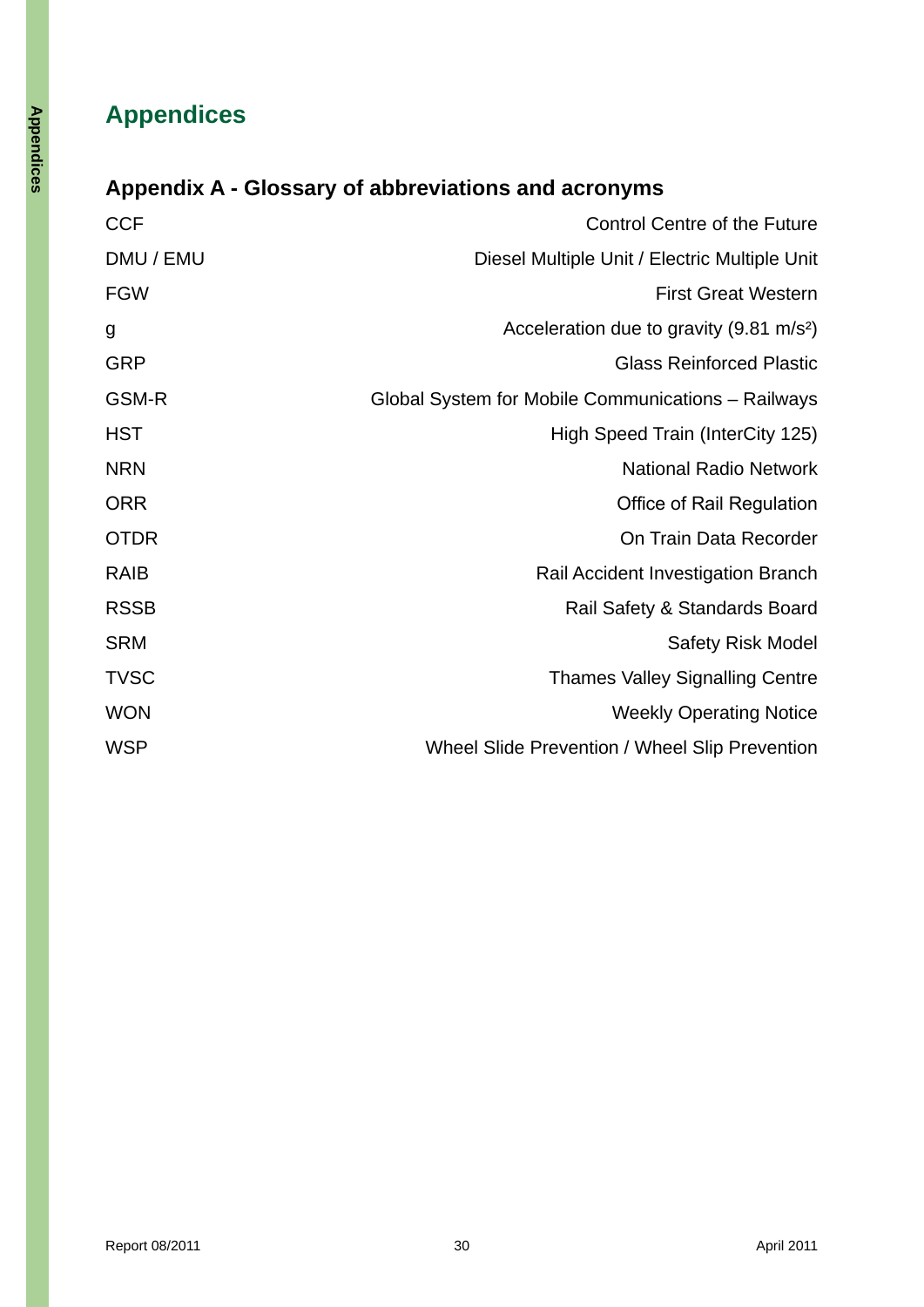# **Appendix B - Glossary of terms**

All definitions marked with an asterisk, thus (\*), have been taken from Ellis's British Railway Engineering Encyclopaedia © Iain Ellis www.iainellis.com.

| Access point                                                  | A designated point along a railway at which entry to railway<br>property may be made safely. Most are pedestrian only, often<br>with steps to track level.* Some include vehicular access.                                                                                                                                                                                                                                                                                 |
|---------------------------------------------------------------|----------------------------------------------------------------------------------------------------------------------------------------------------------------------------------------------------------------------------------------------------------------------------------------------------------------------------------------------------------------------------------------------------------------------------------------------------------------------------|
| <b>Bogie</b>                                                  | A metal frame equipped with two or three wheelsets and able to<br>rotate freely in plan, used in pairs under rail vehicles to improve<br>ride quality and better distribute forces to the track.*                                                                                                                                                                                                                                                                          |
| Beyond                                                        | Describing a position or object which appears after another,<br>from the train driver's point of view.*                                                                                                                                                                                                                                                                                                                                                                    |
| Controlling signal<br>box                                     | The signal box that has control over a particular signal or points,<br>or controls the signal protecting a particular section of line.*                                                                                                                                                                                                                                                                                                                                    |
| Dangerous tree                                                | A tree which has been inspected by a competent person and<br>which, through defect, is found to be able to reach a target of<br>value (safety, financial, etc) for either railway or third party.                                                                                                                                                                                                                                                                          |
| Detonator                                                     | A small disc shaped explosive warning device designed to be<br>placed on the railhead for protection and emergency purposes.<br>It explodes when a train passes over thus alerting the driver.*                                                                                                                                                                                                                                                                            |
| <b>Fatalities and</b><br>weighted injuries<br>(FWI)           | An index used by the Rail Safety and Standards Board (RSSB)<br>to indicate the relative values of risks. For a set of events<br>resulting in harm, the numbers of major and minor injuries are<br>weighted in recognition of their relatively less serious outcome<br>in relation to a fatality. The current weighting is 0.1 of a fatality<br>for each major injury and 0.005 for each minor injury. The<br>weighted values are added together to produce the FWI figure. |
| Full protection<br>distance                                   | The distance on the approach to an obstruction at which the<br>Rule Book (Module M1, Train stopped by train accident, fire or<br>accidental division) states that a driver should place detonators<br>on the line.                                                                                                                                                                                                                                                         |
| Global System for<br>Communications-<br>Railways<br>$(GSM-R)$ | A national radio system which will provide secure voice Mobile<br>communications between trains and signallers, relaying calls via<br>radio base stations built alongside the railway or on suitable<br>vantage points.                                                                                                                                                                                                                                                    |
| <b>National Radio</b><br>Network (NRN)                        | A dedicated National Radio Network operated and maintained<br>by Network Rail that allows direct communication between<br>driver and network controller.*                                                                                                                                                                                                                                                                                                                  |
| On train data<br>recorder (OTDR)                              | A data recorder fitted to trains, collecting information about<br>the performance of the train, including speed, distance<br>travelled, traction and brake control positions, activations of<br>horn, automatic warning system signals and drivers safety<br>device. There is one for each power car on an HST.                                                                                                                                                            |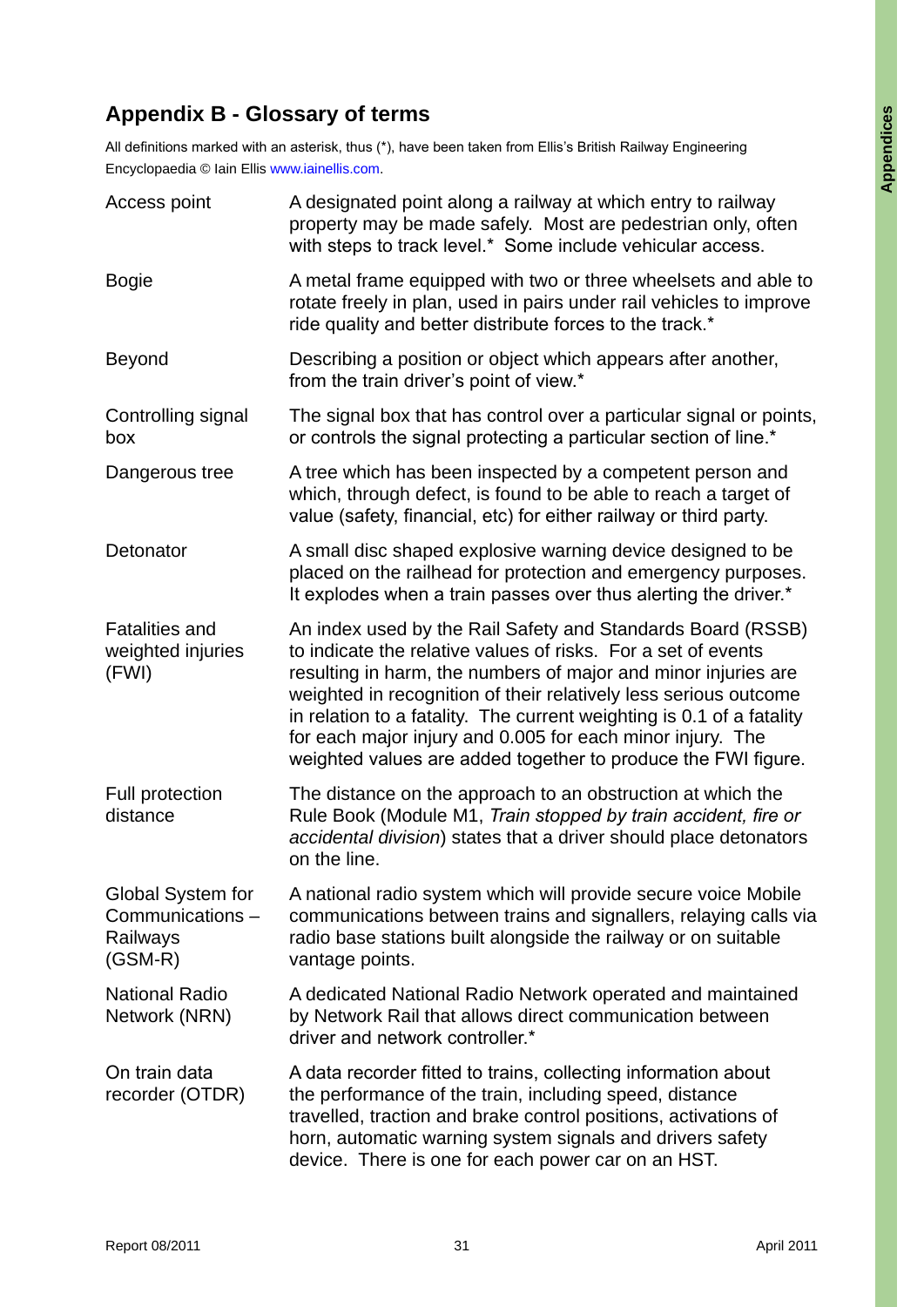| <b>Protection duties</b>               | The duties carried out by the driver and guard in accordance<br>with the Rule Book (Module M1, Train stopped by train accident,<br>fire, or accidental division) to protect trains from other traffic in<br>the event of an accident.*       |
|----------------------------------------|----------------------------------------------------------------------------------------------------------------------------------------------------------------------------------------------------------------------------------------------|
| Railway emergency<br>group call        | The highest priority call carried by GSM-R. It may be initiated<br>by a driver from a cab mobile, or by a signaller or route<br>controller from a fixed terminal.                                                                            |
| <b>Safety Risk Model</b>               | A computerised model, managed by the Rail Safety and (SRM)<br>Standards Board (RSSB), which is a quantitative representation<br>of the potential accidents resulting from the operation and<br>maintenance of the national railway network.* |
| Signal overlap                         | The distance beyond a signal that is proved clear prior to the<br>signal on the approach to it being cleared.*                                                                                                                               |
| Signal post<br>telephone               | A telephone located on or near a signal that allows a driver or<br>other member of staff to communicate only with the controlling<br>signal box.*                                                                                            |
| <b>Target</b>                          | Person or property at risk from a falling tree.                                                                                                                                                                                              |
| <b>Track circuit</b><br>operating clip | A pair of spring clips connected by a wire, used to short out<br>track circuits (TC) by connection across the rails in times of<br>emergency.*                                                                                               |
| Weekly operating<br>notice (WON)       | A document published by Network Rail on a route by route<br>basis, providing information about engineering work, speed<br>restrictions, alterations to the network and other relevant<br>information to train drivers.*                      |
| Wheel flat                             | A form of wheel damage caused by the wheel sliding on the rail<br>instead of rotating.                                                                                                                                                       |
| Wheel slide<br>prevention (WSP)        | (Sometimes referred to as wheel slip prevention) A control<br>system fitted to modern locomotives and multiple unit trains<br>that prevents the driving wheels spinning out of control or<br>locking up during times of reduced adhesion.*   |
| Wrong direction                        | In a direction opposite to that which trains normally run on the<br>line concerned.*                                                                                                                                                         |
| Wrong side<br>failure (WSF)            | A failure that causes a piece of equipment to cease functioning<br>in such a way as to cause danger to the safety of the line.*                                                                                                              |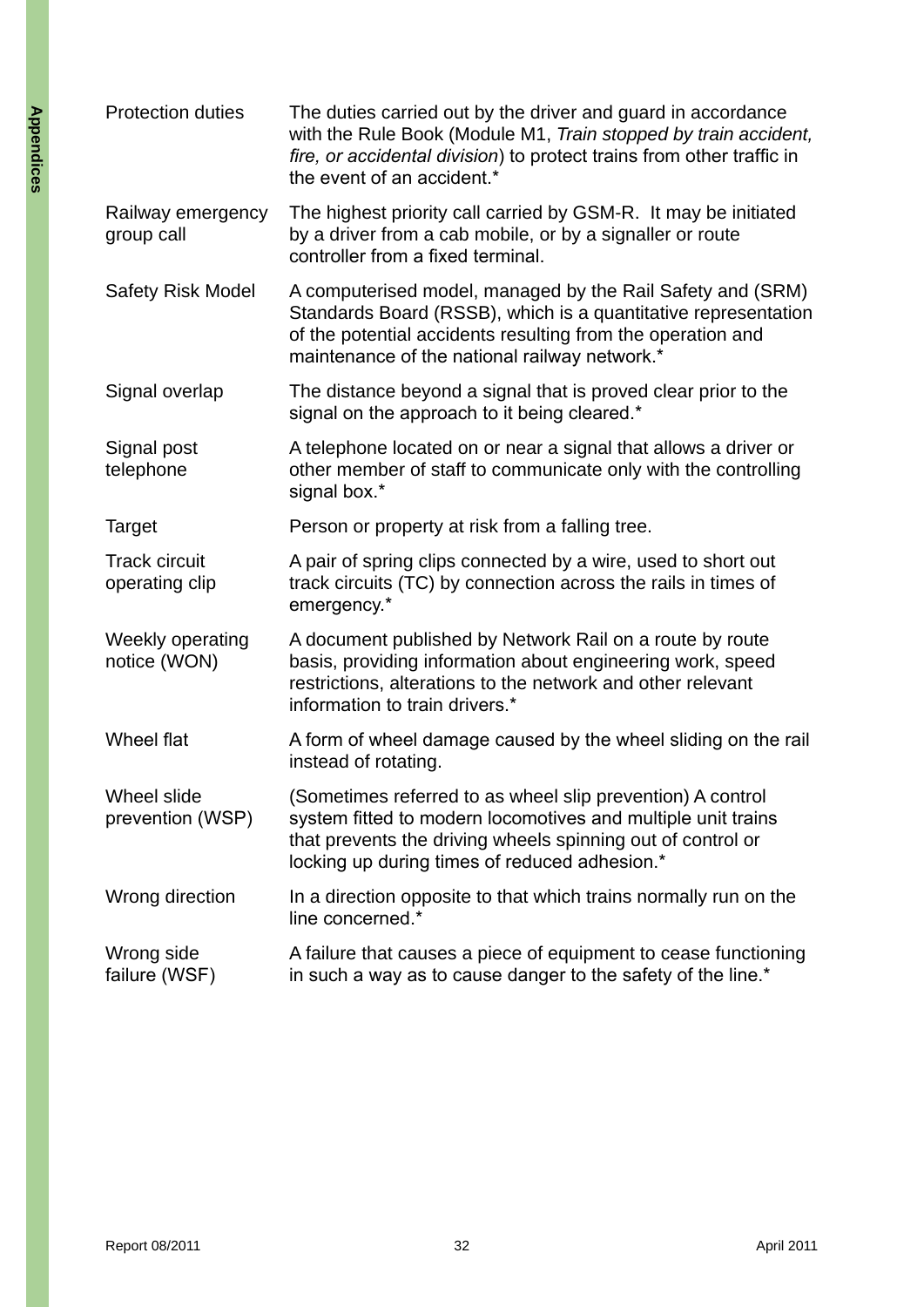# **Appendix C - Key standards current at the time**

| NR/L2/TRK/5201 (Issue 3)                                       | Management of lineside vegetation-<br>Network Rail standard (September 2009)                                  |
|----------------------------------------------------------------|---------------------------------------------------------------------------------------------------------------|
| SM01208 (Issue 1 draft)                                        | Train Evacuation Plan - FGW procedure<br>(March 2009)                                                         |
| SM0105 (Issue 2)                                               | Use of Mobile Phones and Pagers –<br>FGW procedure (November 2006)                                            |
| GE/RT8000 Modules G1 (Issue 4),<br>M1 (Issue 1) & M2 (Issue 2) | The Rule Book – RSSB Railway Group<br>Standard www.rgsonline.co.uk                                            |
| <b>GM/RT2100 Issue 3</b>                                       | <b>Structural Requirements for Railway</b><br>Vehicles - RSSB Railway Group<br>Standard (October 2000)        |
| RIS-3776-TOM (Issue 1)                                         | Rail Industry Standard on the Use of<br>Mobile Telephonic Equipment in Driving<br>Cabs - RSSB (December 2009) |
| RSSB-GSM-R-OC (Issue 1)                                        | UK Application of GSM-R: The<br>Operational Concept - RSSB (December<br>2006)                                 |
|                                                                |                                                                                                               |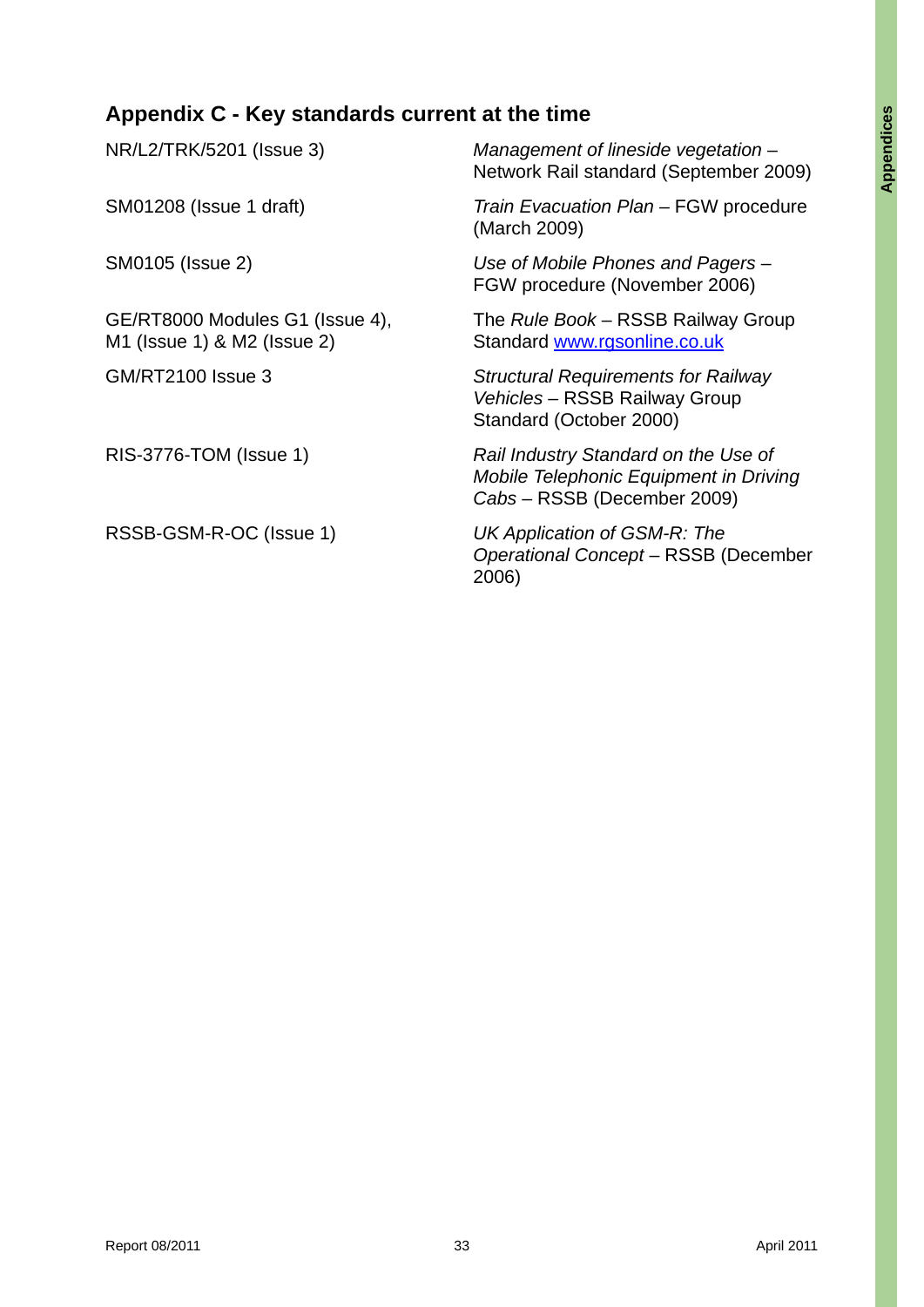# **Appendix D - Extract from Network Rail's tree survey remit**

Appendix – Extract from NR's tree survey remit

Schedule 1: The Project and Services

#### **Outputs of the survey**

- 3.1. Visual tree assessment of all trees greater than 150mm Diameter at Breast height (dbh) ...
- 3.2. Individual hazard assessment, recording and tagging of all trees greater than 150mm dbh where those trees pose a risk to safety of the railway or its neighbours
- 3.3. Individual hazard assessment recording and tagging of all trees greater than 500mm dbh
- 3.4. Identification of third party owned trees that potential pose a risk to the operational railway

### **Survey Method**

- 8.1.4 Third party tree of concern when observed during visual assessment shall be;
	- i. photographed,
	- ii. assigned location tag (ELR, mileage, side of line, GPS reference) and have as many identification and defect details as possible recorded,
	- iii. subjected to any necessary risk mitigation to protect the railway in the short term.